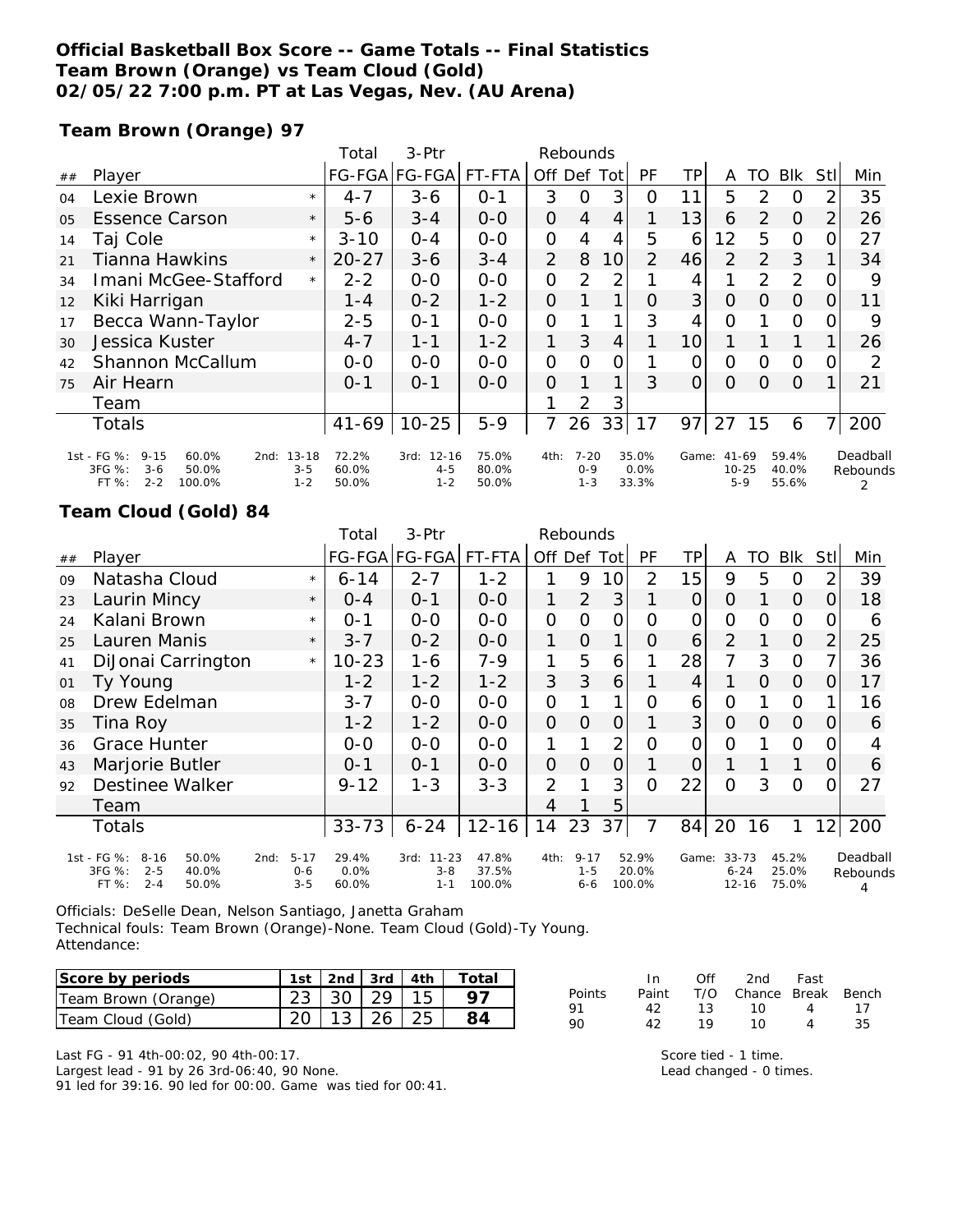## **Team Brown (Orange) vs Team Cloud (Gold) 02/05/22 7:00 p.m. PT at Las Vegas, Nev. (AU Arena) 1st PERIOD Play-by-Play (Page 1)**

| HOME TEAM: Team Cloud (Gold)             | Time  | Score      |                | Margin VISITORS: Team Brown (Orange) |
|------------------------------------------|-------|------------|----------------|--------------------------------------|
|                                          | 09:38 | $0 - 3$    | V <sub>3</sub> | GOOD! 3 PTR by Essence Carson        |
|                                          | 09:38 |            |                | <b>ASSIST by Tianna Hawkins</b>      |
| GOOD! 3 PTR by DiJonai Carrington        | 09:17 | $3 - 3$    | T <sub>1</sub> |                                      |
| ASSIST by Natasha Cloud                  | 09:17 |            |                |                                      |
|                                          | 08:58 | $3 - 6$    | V <sub>3</sub> | GOOD! 3 PTR by Tianna Hawkins        |
|                                          | 08:58 |            |                | ASSIST by Essence Carson             |
| TURNOVR by Natasha Cloud                 | 08:45 |            |                |                                      |
|                                          | 08:38 |            |                | TURNOVR by Taj Cole                  |
| MISSED JUMPER by Lauren Manis            | 08:21 |            |                | REBOUND (DEF) by Essence Carson      |
|                                          | 08:09 | $3 - 8$    | V <sub>5</sub> | GOOD! JUMPER by Tianna Hawkins       |
|                                          | 08:09 |            |                | <b>ASSIST by Lexie Brown</b>         |
|                                          |       |            |                |                                      |
| MISSED LAYUP by Laurin Mincy             | 07:52 |            |                | <b>BLOCK by Tianna Hawkins</b>       |
| REBOUND (OFF) by Laurin Mincy            | 07:50 |            |                |                                      |
| MISSED FT SHOT by DiJonai Carrington     | 07:46 |            |                | FOUL by Tianna Hawkins (P1T1)        |
| REBOUND (OFF) by (DEADBALL)              | 07:46 |            |                |                                      |
| GOOD! FT SHOT by DiJonai Carrington      | 07:46 | $4 - 8$    | V <sub>4</sub> |                                      |
|                                          |       | 07:46 s 41 |                |                                      |
|                                          | 07:39 | $4 - 10$   | V6             | GOOD! JUMPER by Imani McGee-Stafford |
|                                          | 07:39 |            |                | ASSIST by Essence Carson             |
| TURNOVR by Natasha Cloud                 | 07:29 |            |                |                                      |
|                                          | 07:10 | $4 - 12$   | $V_8$          | GOOD! JUMPER by Essence Carson       |
|                                          | 07:10 |            |                | ASSIST by Imani McGee-Stafford       |
| TURNOVR by DiJonai Carrington            | 06:57 |            |                |                                      |
| SUB IN: Drew Edelman                     | 06:57 |            |                |                                      |
| SUB OUT: Kalani Brown                    | 06:57 |            |                |                                      |
|                                          | 06:50 |            |                | TURNOVR by Taj Cole                  |
| STEAL by Lauren Manis                    | 06:48 |            |                |                                      |
|                                          |       |            |                |                                      |
| GOOD! LAYUP by Lauren Manis [FB/PNT]     | 06:46 | $6 - 12$   | V6             |                                      |
|                                          | 06:25 |            |                | TURNOVR by Imani McGee-Stafford      |
| STEAL by DiJonai Carrington              | 06:23 |            |                |                                      |
| GOOD! JUMPER by DiJonai Carrington [PNT] | 06:20 | $8 - 12$   | V <sub>4</sub> |                                      |
|                                          | 06:01 |            |                | TIMEOUT 30sec                        |
|                                          | 06:01 |            |                | TIMEOUT MEDIA                        |
| SUB IN: Destinee Walker                  | 06:01 |            |                |                                      |
| SUB OUT: Laurin Mincy                    | 06:01 |            |                |                                      |
|                                          | 05:57 | $8 - 15$   | V <sub>7</sub> | GOOD! 3 PTR by Tianna Hawkins        |
|                                          | 05:57 |            |                | ASSIST by Taj Cole                   |
| GOOD! JUMPER by Drew Edelman             | 05:32 | $10 - 15$  | V <sub>5</sub> |                                      |
| <b>ASSIST by Lauren Manis</b>            | 05:32 |            |                |                                      |
| REBOUND (DEF) by Natasha Cloud           | 05:22 |            |                | MISSED JUMPER by Taj Cole            |
| MISSED 3 PTR by Destinee Walker          | 05:15 |            |                | REBOUND (DEF) by Essence Carson      |
|                                          | 05:02 | $10 - 17$  | V 7            | GOOD! LAYUP by Tianna Hawkins [PNT]  |
|                                          | 05:02 |            |                | <b>ASSIST by Essence Carson</b>      |
| MISSED LAYUP by DiJonai Carrington       | 04:44 |            |                | BLOCK by Imani McGee-Stafford        |
| REBOUND (OFF) by (TEAM)                  | 04:44 |            |                |                                      |
|                                          |       |            |                |                                      |
| SUB IN: Ty Young                         | 04:44 |            |                | SUB IN: Jessica Kuster               |
| SUB OUT: Lauren Manis                    | 04:44 |            |                | SUB OUT: Imani McGee-Stafford        |
| GOOD! 3 PTR by Ty Young                  | 04:41 | $13 - 17$  | $V_4$          |                                      |
| ASSIST by Natasha Cloud                  | 04:41 |            |                |                                      |
|                                          | 04:24 | $13 - 19$  | V6             | GOOD! LAYUP by Lexie Brown [PNT]     |
| MISSED LAYUP by Drew Edelman             | 04:09 |            |                | REBOUND (DEF) by Tianna Hawkins      |
| FOUL by Natasha Cloud (P1T1)             | 03:57 | $13 - 20$  | V 7            | GOOD! FT SHOT by Tianna Hawkins      |
|                                          | 03:57 | $13 - 21$  | $V_8$          | GOOD! FT SHOT by Tianna Hawkins      |
|                                          | 03:57 |            |                | SUB IN : Air Hearn                   |
|                                          | 03:57 |            |                | SUB OUT: Lexie Brown                 |
|                                          |       | 03:57 S 21 |                |                                      |
| TURNOVR by Drew Edelman                  | 03:51 |            |                |                                      |
|                                          | 03:49 |            |                | STEAL by Essence Carson              |
| MISSED 3 PTR by DiJonai Carrington       | 03:31 |            |                | <b>BLOCK by Tianna Hawkins</b>       |
| REBOUND (OFF) by (TEAM)                  | 03:30 |            |                |                                      |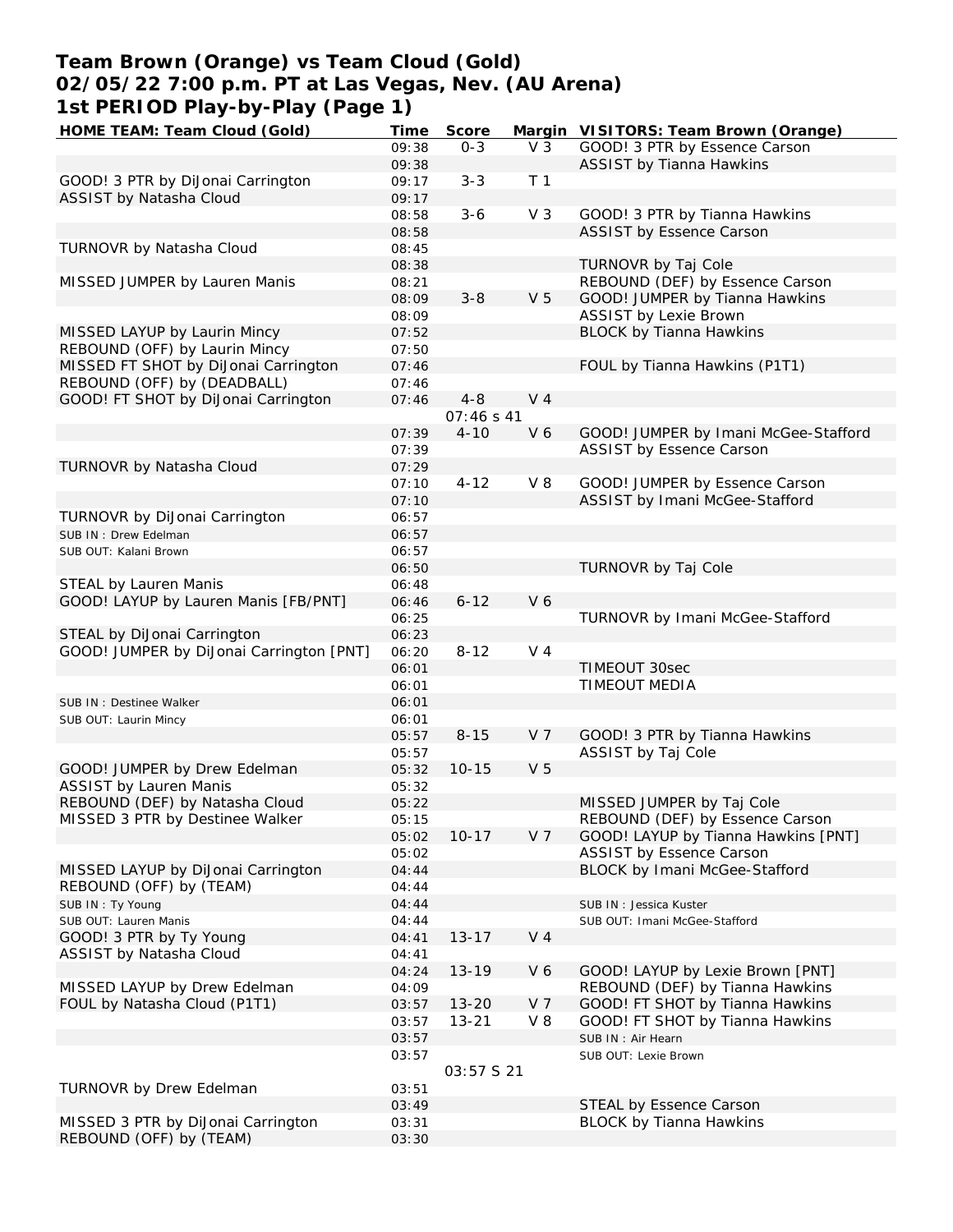# **Team Brown (Orange) vs Team Cloud (Gold) 02/05/22 7:00 p.m. PT at Las Vegas, Nev. (AU Arena) 1st PERIOD Play-by-Play (Page 2)**

| HOME TEAM: Team Cloud (Gold)<br>Time        | Score      |                | Margin VISITORS: Team Brown (Orange) |
|---------------------------------------------|------------|----------------|--------------------------------------|
| 03:29                                       |            |                | SUB IN: Kiki Harrigan                |
| 03:29                                       |            |                | SUB OUT: Tianna Hawkins              |
| GOOD! LAYUP by Natasha Cloud [PNT]<br>03:21 | $15 - 21$  | V 6            |                                      |
| REBOUND (DEF) by Destinee Walker<br>03:08   |            |                | MISSED 3 PTR by Taj Cole             |
| MISSED LAYUP by DiJonai Carrington<br>03:02 |            |                | REBOUND (DEF) by Kiki Harrigan       |
| 02:56                                       |            |                | TURNOVR by Taj Cole                  |
| STEAL by DiJonai Carrington<br>02:54        |            |                |                                      |
| MISSED 3 PTR by DiJonai Carrington<br>02:46 |            |                | REBOUND (DEF) by (TEAM)              |
| 02:43                                       |            |                | SUB IN : Lexie Brown                 |
| 02:43                                       |            |                | SUB OUT: Essence Carson              |
| 02:31<br>SUB IN: Laurin Mincy               |            |                |                                      |
| SUB OUT: DiJonai Carrington<br>02:31        |            |                |                                      |
| REBOUND (DEF) by Ty Young<br>02:18          |            |                | MISSED 3 PTR by Kiki Harrigan        |
| 02:11                                       |            |                | FOUL by Air Hearn (P1T2)             |
|                                             | 02:11P92   |                |                                      |
| MISSED FT SHOT by Natasha Cloud<br>01:56    |            |                | FOUL by Taj Cole (P1T3)              |
| REBOUND (OFF) by (DEADBALL)<br>01:56        |            |                |                                      |
| GOOD! FT SHOT by Natasha Cloud<br>01:56     | $16 - 21$  | V <sub>5</sub> |                                      |
|                                             | 01:56 S 09 |                |                                      |
| REBOUND (DEF) by Ty Young<br>01:42          |            |                | MISSED LAYUP by Taj Cole             |
| GOOD! LAYUP by Drew Edelman [PNT]<br>01:30  | $18 - 21$  | V <sub>3</sub> |                                      |
| ASSIST by Ty Young<br>01:30                 |            |                |                                      |
| 01:14                                       | $18 - 23$  | V <sub>5</sub> | GOOD! LAYUP by Kiki Harrigan [PNT]   |
| GOOD! LAYUP by Natasha Cloud [PNT]<br>01:01 | $20 - 23$  | V <sub>3</sub> |                                      |
| REBOUND (DEF) by Natasha Cloud<br>00:45     |            |                | MISSED JUMPER by Jessica Kuster      |
| TURNOVR by Natasha Cloud<br>00:29           |            |                |                                      |
| 00:28                                       |            |                | STEAL by Air Hearn                   |
| REBOUND (DEF) by Laurin Mincy<br>00:18      |            |                | MISSED 3 PTR by Kiki Harrigan        |
| TURNOVR by Laurin Mincy<br>00:03            |            |                |                                      |

Team Brown (Orange) 23, Team Cloud (Gold) 20

|                                              | In In | Off | -2nd    | Fast                                          |                 |                         |
|----------------------------------------------|-------|-----|---------|-----------------------------------------------|-----------------|-------------------------|
| 1st period-only Paint T/O Chance Break Bench |       |     |         |                                               |                 |                         |
| Team Brown (Orange) 6 2 0                    |       |     |         | $\left( \begin{array}{c} \end{array} \right)$ | $\sim$ 2 $\sim$ | Score tied - 1 time.    |
| Team Cloud (Gold) 10                         |       |     | 4 6 2 7 |                                               |                 | Lead changed - 0 times. |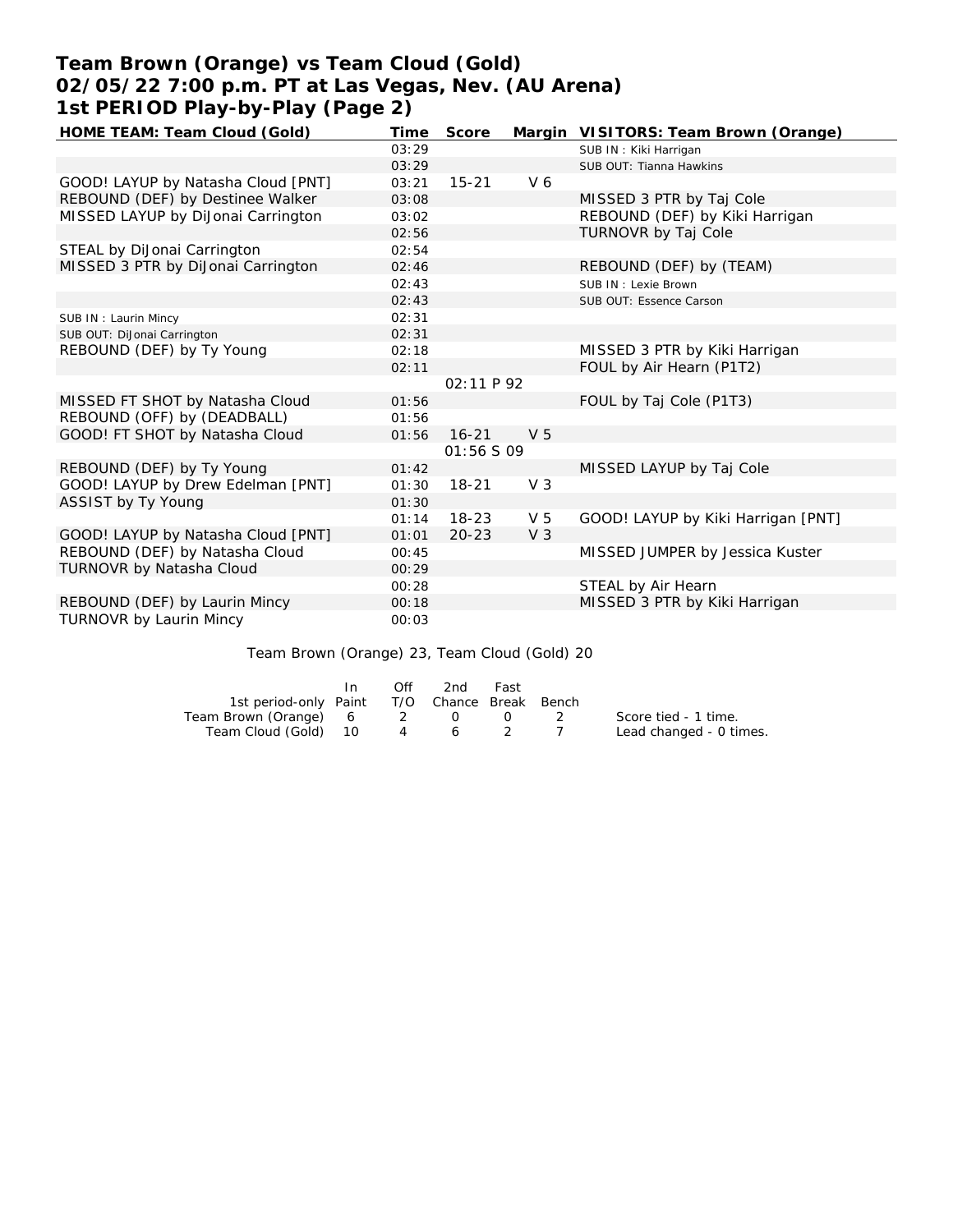## **Team Brown (Orange) vs Team Cloud (Gold) 02/05/22 7:00 p.m. PT at Las Vegas, Nev. (AU Arena) 2nd PERIOD Play-by-Play (Page 1)**

| HOME TEAM: Team Cloud (Gold)            | Time  | Score             |                | Margin VISITORS: Team Brown (Orange)                                   |
|-----------------------------------------|-------|-------------------|----------------|------------------------------------------------------------------------|
| SUB IN : Destinee Walker                | 10:00 |                   |                | SUB IN: Air Hearn                                                      |
| SUB IN : Marjorie Butler                | 10:00 |                   |                | SUB OUT: Essence Carson                                                |
| SUB OUT: Natasha Cloud                  | 10:00 |                   |                |                                                                        |
| SUB OUT: DiJonai Carrington             | 10:00 |                   |                |                                                                        |
| TURNOVR by Marjorie Butler              | 09:51 |                   |                |                                                                        |
|                                         | 09:49 |                   |                | STEAL by Lexie Brown                                                   |
| <b>BLOCK by Marjorie Butler</b>         | 09:46 |                   |                | MISSED LAYUP by Tianna Hawkins                                         |
|                                         | 09:46 |                   |                | REBOUND (OFF) by (TEAM)                                                |
|                                         | 09:42 | $20 - 25$         | V <sub>5</sub> | GOOD! LAYUP by Tianna Hawkins [PNT]                                    |
|                                         | 09:42 |                   |                | ASSIST by Taj Cole                                                     |
|                                         |       |                   |                |                                                                        |
|                                         | 09:29 |                   |                | FOUL by Air Hearn (P2T4)                                               |
| SUB IN: DiJonai Carrington              | 09:29 |                   |                |                                                                        |
| SUB OUT: Destinee Walker                | 09:29 |                   |                |                                                                        |
|                                         |       | 09:29 P 43        |                |                                                                        |
| MISSED LAYUP by Kalani Brown            | 09:17 |                   |                | <b>BLOCK by Imani McGee-Stafford</b>                                   |
|                                         | 09:14 |                   |                | REBOUND (DEF) by Imani McGee-Stafford                                  |
|                                         | 09:00 | $20 - 27$         | V 7            | GOOD! JUMPER by Imani McGee-Stafford                                   |
|                                         | 09:00 |                   |                | <b>ASSIST by Tianna Hawkins</b>                                        |
| MISSED 3 PTR by Lauren Manis            | 08:48 |                   |                | REBOUND (DEF) by Imani McGee-Stafford                                  |
|                                         | 08:37 | $20 - 29$         | V <sub>9</sub> | GOOD! LAYUP by Tianna Hawkins [PNT]                                    |
|                                         | 08:37 |                   |                | ASSIST by Taj Cole                                                     |
| TURNOVR by DiJonai Carrington           | 08:15 |                   |                |                                                                        |
| SUB IN: Natasha Cloud                   | 08:15 |                   |                |                                                                        |
| SUB OUT: Marjorie Butler                | 08:15 |                   |                |                                                                        |
|                                         | 08:01 | $20 - 31$         | V 11           | GOOD! JUMPER by Taj Cole                                               |
| MISSED JUMPER by Laurin Mincy           | 07:48 |                   |                | REBOUND (DEF) by Taj Cole                                              |
|                                         | 07:38 | $20 - 33$         | V 13           | GOOD! LAYUP by Tianna Hawkins [PNT]                                    |
|                                         | 07:38 |                   |                | ASSIST by Taj Cole                                                     |
| MISSED 3 PTR by Laurin Mincy            | 07:24 |                   |                | REBOUND (DEF) by Taj Cole                                              |
| FOUL by DiJonai Carrington (P1T2)       |       |                   |                | GOOD! FT SHOT by Tianna Hawkins                                        |
|                                         | 07:13 | $20 - 34$         | V 14           |                                                                        |
| REBOUND (DEF) by Ty Young               | 07:13 |                   |                | MISSED FT SHOT by Tianna Hawkins                                       |
| SUB IN : Drew Edelman                   | 07:13 |                   |                |                                                                        |
| SUB IN: Ty Young                        | 07:13 |                   |                |                                                                        |
| SUB OUT: Laurin Mincy                   | 07:13 |                   |                |                                                                        |
| SUB OUT: Kalani Brown                   | 07:13 |                   |                |                                                                        |
|                                         |       | 07:13521          |                |                                                                        |
| MISSED FT SHOT by Ty Young              | 06:59 |                   |                | FOUL by Taj Cole (P2T5)                                                |
| REBOUND (OFF) by (DEADBALL)             | 06:59 |                   |                |                                                                        |
| GOOD! FT SHOT by Ty Young               | 06:59 | $21 - 34$         | V 13           |                                                                        |
|                                         | 06:59 |                   |                | SUB IN: Jessica Kuster                                                 |
|                                         | 06:59 |                   |                | SUB IN: Essence Carson                                                 |
|                                         | 06:59 |                   |                | SUB OUT: Taj Cole                                                      |
|                                         | 06:59 |                   |                | SUB OUT: Tianna Hawkins                                                |
|                                         |       | <i>06:59 S 01</i> |                |                                                                        |
|                                         | 06:49 | $21 - 37$         | V 16           | GOOD! 3 PTR by Lexie Brown                                             |
|                                         | 06:49 |                   |                | <b>ASSIST by Essence Carson</b>                                        |
| MISSED JUMPER by Drew Edelman           | 06:33 |                   |                |                                                                        |
| REBOUND (OFF) by Ty Young               | 06:33 |                   |                |                                                                        |
| GOOD! LAYUP by Drew Edelman [PNT]       | 06:22 | $23 - 37$         | V 14           |                                                                        |
| <b>ASSIST by Lauren Manis</b>           | 06:22 |                   |                |                                                                        |
|                                         |       |                   |                |                                                                        |
|                                         | 06:09 |                   |                | FOUL by Imani McGee-Stafford (P1T6)<br>TURNOVR by Imani McGee-Stafford |
|                                         | 06:09 |                   |                |                                                                        |
|                                         | 06:09 |                   |                | SUB IN: Kiki Harrigan                                                  |
|                                         | 06:09 |                   |                | SUB OUT: Imani McGee-Stafford                                          |
|                                         |       | 06:09 0 08        |                |                                                                        |
| MISSED JUMPER by Lauren Manis           | 06:04 |                   |                | REBOUND (DEF) by Jessica Kuster                                        |
|                                         | 06:00 | 23-39             | V 16           | GOOD! JUMPER by Jessica Kuster                                         |
| TURNOVR by Natasha Cloud                | 05:55 |                   |                |                                                                        |
|                                         | 05:48 | $23 - 42$         | V 19           | GOOD! 3 PTR by Tianna Hawkins                                          |
| GOOD! LAYUP by DiJonai Carrington [PNT] | 05:26 | $25 - 42$         | V 17           |                                                                        |
|                                         |       |                   |                |                                                                        |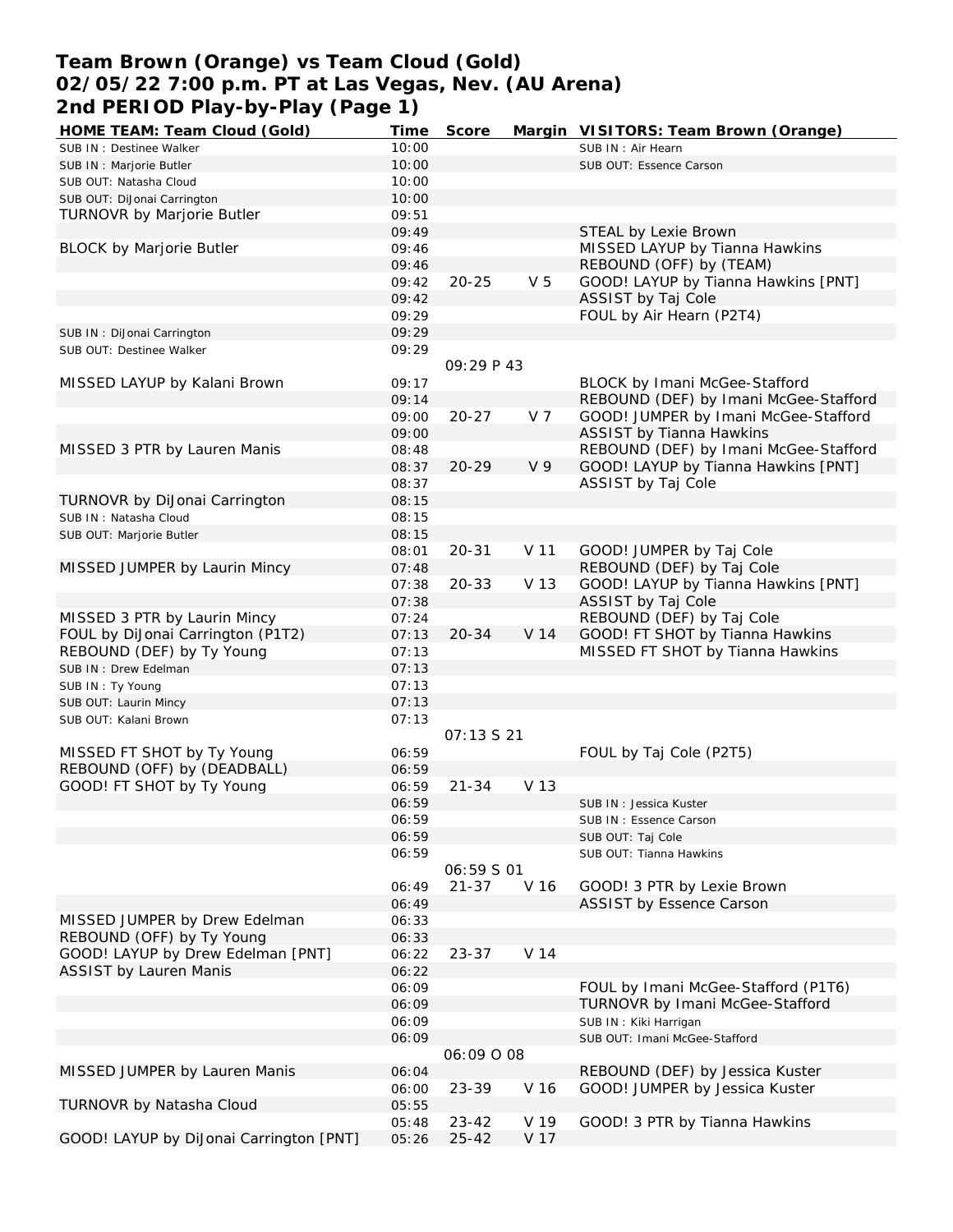# **Team Brown (Orange) vs Team Cloud (Gold) 02/05/22 7:00 p.m. PT at Las Vegas, Nev. (AU Arena) 2nd PERIOD Play-by-Play (Page 2)**

| HOME TEAM: Team Cloud (Gold)                 | Time  | Score      | Margin          | VISITORS: Team Brown (Orange)          |
|----------------------------------------------|-------|------------|-----------------|----------------------------------------|
|                                              | 05:11 | $25 - 44$  | V 19            | GOOD! JUMPER by Essence Carson         |
| GOOD! LAYUP by Natasha Cloud [PNT]           | 04:51 | $27 - 44$  | V 17            |                                        |
|                                              | 04:30 | $27 - 47$  | V 20            | GOOD! 3 PTR by Jessica Kuster          |
|                                              | 04:30 |            |                 | <b>ASSIST by Lexie Brown</b>           |
| TIMEOUT 30sec                                | 04:00 |            |                 |                                        |
| TIMEOUT media                                | 04:00 |            |                 |                                        |
|                                              |       |            |                 |                                        |
| SUB IN: Laurin Mincy                         | 04:00 |            |                 | SUB IN: Tianna Hawkins                 |
| SUB OUT: Drew Edelman                        | 04:00 |            |                 | SUB OUT: Kiki Harrigan                 |
| MISSED 3 PTR by DiJonai Carrington           | 03:38 |            |                 |                                        |
| REBOUND (OFF) by Natasha Cloud               | 03:38 |            |                 |                                        |
| MISSED 3 PTR by Lauren Manis                 | 03:29 |            |                 | REBOUND (DEF) by Tianna Hawkins        |
|                                              | 03:12 |            |                 | TURNOVR by Essence Carson              |
| STEAL by DiJonai Carrington                  | 03:11 |            |                 |                                        |
|                                              | 03:06 |            |                 | FOUL by Air Hearn (P3T7)               |
|                                              | 03:00 |            |                 | FOUL by Taj Cole (P3T8)                |
|                                              | 03:00 |            |                 | SUB IN: Taj Cole                       |
|                                              | 03:00 |            |                 | SUB IN: Becca Wann-Taylor              |
|                                              | 03:00 |            |                 | SUB OUT: Air Hearn                     |
|                                              |       | 03:06 P 41 |                 |                                        |
|                                              |       |            |                 |                                        |
|                                              |       | 03:00 P 09 |                 |                                        |
| MISSED LAYUP by Laurin Mincy                 | 02:51 |            |                 | REBOUND (DEF) by Jessica Kuster        |
|                                              | 02:41 | $27 - 49$  | V 22            | GOOD! JUMPER by Tianna Hawkins         |
|                                              | 02:41 |            |                 | <b>ASSIST by Lexie Brown</b>           |
| GOOD! LAYUP by DiJonai Carrington [PNT]      | 02:23 | 29-49      | V <sub>20</sub> |                                        |
| ASSIST by Natasha Cloud                      | 02:23 |            |                 |                                        |
|                                              | 02:08 |            |                 | SUB IN: Shannon McCallum               |
|                                              | 02:08 |            |                 | SUB OUT: Essence Carson                |
|                                              | 02:05 |            |                 | MISSED JUMPER by Tianna Hawkins        |
|                                              | 02:05 |            |                 | REBOUND (OFF) by Lexie Brown           |
|                                              | 01:55 |            |                 | MISSED JUMPER by Becca Wann-Taylor     |
|                                              | 01:55 |            |                 | REBOUND (OFF) by Tianna Hawkins        |
|                                              |       |            |                 |                                        |
|                                              | 01:52 | 29-51      | V 22            | GOOD! LAYUP by Tianna Hawkins [PNT]    |
| MISSED JUMPER by DiJonai Carrington          | 01:43 |            |                 | REBOUND (DEF) by Becca Wann-Taylor     |
|                                              | 01:31 | 29-53      | V 24            | GOOD! LAYUP by Becca Wann-Taylor [PNT] |
|                                              | 01:31 |            |                 | ASSIST by Jessica Kuster               |
| MISSED 3 PTR by DiJonai Carrington           | 01:14 |            |                 |                                        |
| REBOUND (OFF) by Ty Young                    | 01:14 |            |                 |                                        |
| MISSED 3 PTR by Natasha Cloud                | 01:07 |            |                 |                                        |
| REBOUND (OFF) by Lauren Manis                | 01:07 |            |                 |                                        |
| <b>TURNOVR by Lauren Manis</b>               | 01:02 |            |                 |                                        |
|                                              | 01:01 |            |                 | STEAL by Jessica Kuster                |
| REBOUND (DEF) by DiJonai Carrington          | 00:54 |            |                 | MISSED 3 PTR by Tianna Hawkins         |
| MISSED FT SHOT by DiJonai Carrington         | 00:44 |            |                 | FOUL by Shannon McCallum (P1T9)        |
| REBOUND (OFF) by (DEADBALL)                  |       |            |                 |                                        |
|                                              | 00:44 |            |                 |                                        |
| GOOD! FT SHOT by DiJonai Carrington          | 00:44 | $30 - 53$  | V 23            |                                        |
| SUB IN : Destinee Walker                     | 00:44 |            |                 |                                        |
| SUB OUT: Ty Young                            | 00:44 |            |                 |                                        |
|                                              |       | 00:44 S 41 |                 |                                        |
|                                              | 00:28 |            |                 | TURNOVR by Becca Wann-Taylor           |
| STEAL by Natasha Cloud                       | 00:27 |            |                 |                                        |
| GOOD! LAYUP by DiJonai Carrington [PNT]      | 00:25 | $32 - 53$  | V 21            |                                        |
| ASSIST by Natasha Cloud                      | 00:25 |            |                 |                                        |
| GOOD! FT SHOT by DiJonai Carrington          | 00:25 | $33 - 53$  | V 20            | FOUL by Becca Wann-Taylor (P1T10)      |
|                                              |       | 00:25 S 41 |                 |                                        |
| REBOUND (DEF) by DiJonai Carrington          | 00:07 |            |                 | MISSED 3 PTR by Becca Wann-Taylor      |
|                                              |       |            |                 |                                        |
| Team Brown (Orange) 53, Team Cloud (Gold) 33 |       |            |                 |                                        |
|                                              |       |            |                 |                                        |
|                                              |       |            |                 |                                        |

|                                              | $\bigcap_{i=1}^n$ | 2nd | Fast      |                         |
|----------------------------------------------|-------------------|-----|-----------|-------------------------|
| 2nd period-only Paint T/O Chance Break Bench |                   |     |           |                         |
| Team Brown (Orange) 10                       |                   | 7 4 | $\bigcup$ | Score tied - 0 times.   |
| Team Cloud (Gold) 10 3 2 0                   |                   |     |           | Lead changed - 0 times. |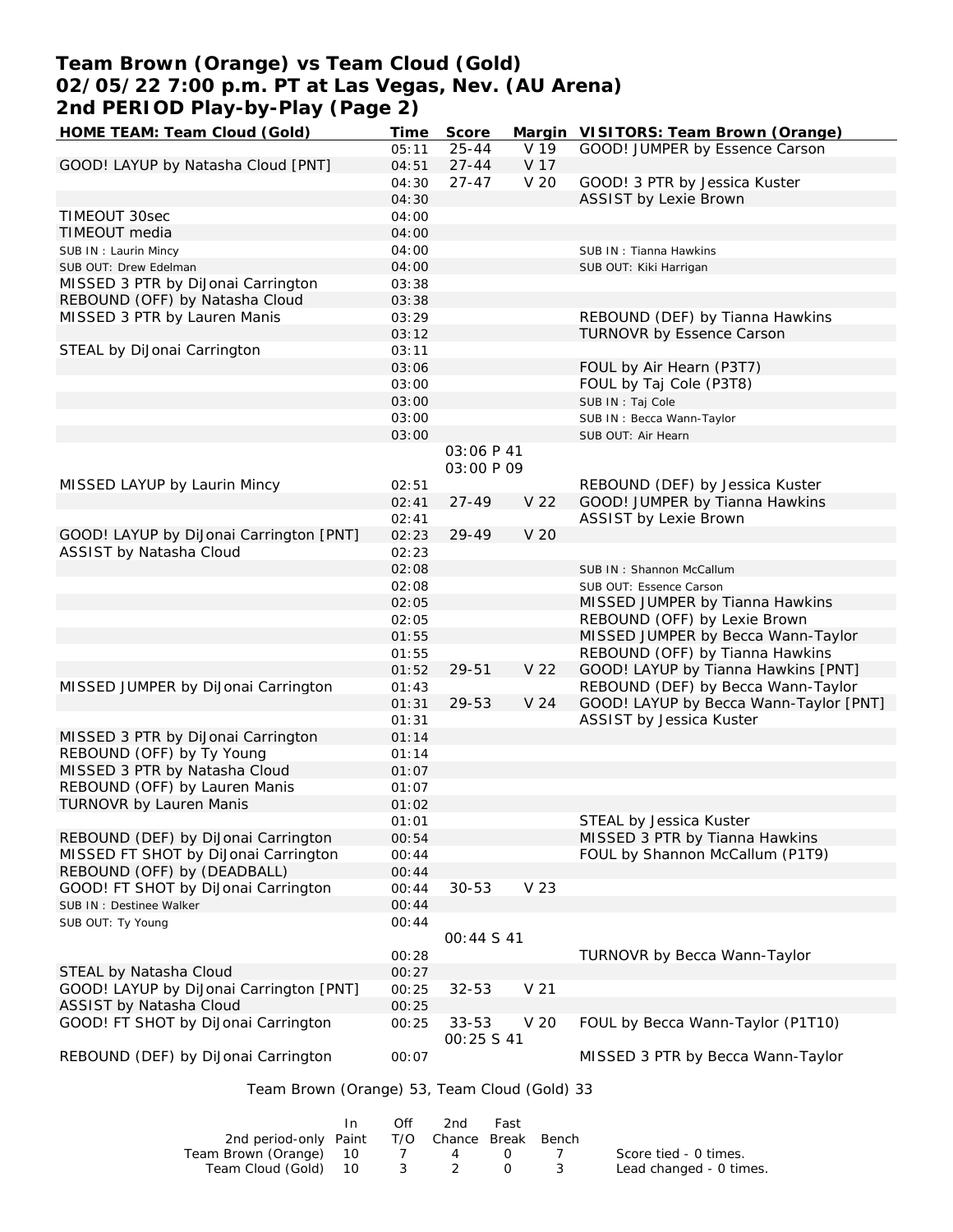## **Team Brown (Orange) vs Team Cloud (Gold) 02/05/22 7:00 p.m. PT at Las Vegas, Nev. (AU Arena) 3rd PERIOD Play-by-Play (Page 1)**

| HOME TEAM: Team Cloud (Gold)         | <u>Time</u> | Score      |                 | Margin VISITORS: Team Brown (Orange)   |
|--------------------------------------|-------------|------------|-----------------|----------------------------------------|
| SUB IN : Destinee Walker             | 10:00       |            |                 | SUB IN: Jessica Kuster                 |
| SUB IN: Ty Young                     | 10:00       |            |                 | SUB OUT: Imani McGee-Stafford          |
| SUB OUT: Laurin Mincy                | 10:00       |            |                 |                                        |
| SUB OUT: Kalani Brown                | 10:00       |            |                 |                                        |
| GOOD! LAYUP by Destinee Walker [PNT] | 09:36       | $35 - 53$  | V 18            |                                        |
| ASSIST by DiJonai Carrington         | 09:36       |            |                 |                                        |
|                                      | 09:18       | 35-56      | V <sub>21</sub> | GOOD! 3 PTR by Essence Carson          |
|                                      | 09:18       |            |                 | <b>ASSIST by Lexie Brown</b>           |
| MISSED 3 PTR by DiJonai Carrington   | 09:09       |            |                 | REBOUND (DEF) by Tianna Hawkins        |
| REBOUND (DEF) by Natasha Cloud       | 08:44       |            |                 | MISSED 3 PTR by Essence Carson         |
| MISSED JUMPER by DiJonai Carrington  | 08:35       |            |                 |                                        |
|                                      | 08:34       |            |                 | <b>BLOCK by Jessica Kuster</b>         |
|                                      |             |            |                 |                                        |
|                                      | 08:33       |            |                 | REBOUND (DEF) by Taj Cole              |
|                                      | 08:30       | $35 - 58$  | V 23            | GOOD! LAYUP by Taj Cole [FB/PNT]       |
| MISSED 3 PTR by Natasha Cloud        | 08:12       |            |                 |                                        |
| REBOUND (OFF) by Ty Young            | 08:12       |            |                 |                                        |
| GOOD! JUMPER by Destinee Walker      | 07:57       | $37 - 58$  | V <sub>21</sub> |                                        |
|                                      | 07:49       | $37 - 61$  | V <sub>24</sub> | GOOD! 3 PTR by Lexie Brown             |
|                                      | 07:49       |            |                 | ASSIST by Taj Cole                     |
| MISSED 3 PTR by Ty Young             | 07:37       |            |                 | REBOUND (DEF) by (TEAM)                |
|                                      | 07:21       |            |                 | TURNOVR by Tianna Hawkins              |
| STEAL by Natasha Cloud               | 07:20       |            |                 |                                        |
| GOOD! JUMPER by Destinee Walker      | 07:12       | $39 - 61$  | V <sub>22</sub> |                                        |
| ASSIST by Natasha Cloud              | 07:12       |            |                 |                                        |
|                                      | 07:01       | $39 - 63$  | V 24            | GOOD! LAYUP by Tianna Hawkins [PNT]    |
|                                      | 07:01       |            |                 | ASSIST by Taj Cole                     |
| MISSED LAYUP by Natasha Cloud        | 06:46       |            |                 | REBOUND (DEF) by Jessica Kuster        |
|                                      | 06:40       | $39 - 65$  | V <sub>26</sub> | GOOD! LAYUP by Tianna Hawkins [FB/PNT] |
|                                      | 06:40       |            |                 | ASSIST by Taj Cole                     |
| GOOD! 3 PTR by Natasha Cloud         | 06:24       | $42 - 65$  | V 23            |                                        |
| FOUL by Ty Young (P1T1)              | 06:09       |            |                 |                                        |
| SUB IN : Drew Edelman                | 06:09       |            |                 |                                        |
| SUB IN: Laurin Mincy                 | 06:09       |            |                 |                                        |
| SUB OUT: Lauren Manis                | 06:09       |            |                 |                                        |
| SUB OUT: Ty Young                    | 06:09       |            |                 |                                        |
|                                      |             | 06:09 P 21 |                 |                                        |
|                                      | 06:05       |            |                 | TURNOVR by Taj Cole                    |
| STEAL by DiJonai Carrington          | 06:03       |            |                 |                                        |
| GOOD! LAYUP by Destinee Walker [PNT] | 05:58       | $44 - 65$  | V <sub>21</sub> |                                        |
| ASSIST by DiJonai Carrington         | 05:58       |            |                 |                                        |
|                                      |             |            |                 |                                        |
|                                      | 05:44       |            |                 | TURNOVR by Taj Cole                    |
| STEAL by Drew Edelman                | 05:42       |            |                 |                                        |
| GOOD! JUMPER by Natasha Cloud        | 05:33       | 46-65      | V 19            |                                        |
| REBOUND (DEF) by Laurin Mincy        | 05:16       |            |                 | MISSED JUMPER by Tianna Hawkins        |
| MISSED JUMPER by DiJonai Carrington  | 05:04       |            |                 | <b>BLOCK by Tianna Hawkins</b>         |
|                                      | 05:02       |            |                 | REBOUND (DEF) by Taj Cole              |
|                                      | 04:54       |            |                 | TURNOVR by Jessica Kuster              |
| STEAL by DiJonai Carrington          | 04:53       |            |                 |                                        |
| GOOD! LAYUP by Destinee Walker [PNT] | 04:49       | 48-65      | V 17            |                                        |
| ASSIST by DiJonai Carrington         | 04:49       |            |                 |                                        |
|                                      | 04:46       |            |                 | TIMEOUT 30sec                          |
|                                      | 04:46       |            |                 | TIMEOUT media                          |
|                                      | 04:33       | 48-68      | V 20            | GOOD! 3 PTR by Lexie Brown             |
|                                      | 04:33       |            |                 | ASSIST by Essence Carson               |
| MISSED LAYUP by Drew Edelman         | 04:15       |            |                 | REBOUND (DEF) by Tianna Hawkins        |
|                                      | 04:08       | 48-70      | V 22            | GOOD! LAYUP by Jessica Kuster [PNT]    |
|                                      | 04:08       |            |                 | ASSIST by Taj Cole                     |
| GOOD! 3 PTR by Natasha Cloud         | 03:58       | $51 - 70$  | V 19            |                                        |
| REBOUND (DEF) by Natasha Cloud       | 03:39       |            |                 | MISSED JUMPER by Taj Cole              |
| GOOD! LAYUP by Destinee Walker [PNT] | 03:23       | 53-70      | V 17            |                                        |
|                                      |             |            |                 |                                        |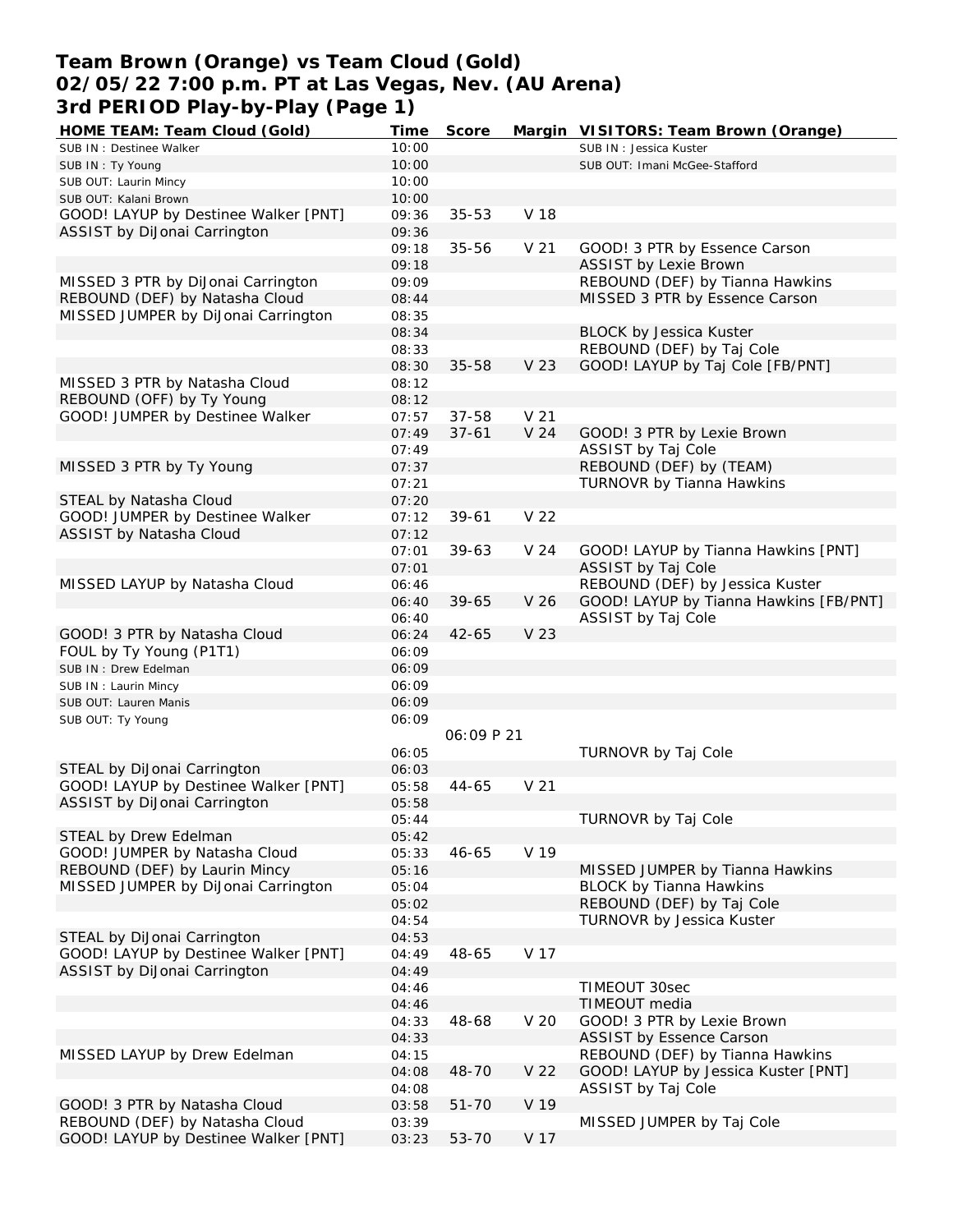## **Team Brown (Orange) vs Team Cloud (Gold) 02/05/22 7:00 p.m. PT at Las Vegas, Nev. (AU Arena) 3rd PERIOD Play-by-Play (Page 2)**

| HOME TEAM: Team Cloud (Gold)         | Time  | Score      |                 | Margin VISITORS: Team Brown (Orange) |
|--------------------------------------|-------|------------|-----------------|--------------------------------------|
| ASSIST by DiJonai Carrington         | 03:23 |            |                 |                                      |
|                                      | 03:23 |            |                 | FOUL by Jessica Kuster (P1T1)        |
| TIMEOUT media                        | 03:23 |            |                 |                                      |
| GOOD! FT SHOT by Destinee Walker     | 03:23 | $54 - 70$  | V 16            |                                      |
|                                      |       | 03:23 S 92 |                 |                                      |
|                                      | 03:14 | 54-73      | V 19            | GOOD! 3 PTR by Essence Carson        |
|                                      | 03:14 |            |                 | ASSIST by Taj Cole                   |
| TURNOVR by DiJonai Carrington        | 02:57 |            |                 |                                      |
|                                      | 02:56 |            |                 | STEAL by Lexie Brown                 |
|                                      | 02:45 | 54-75      | V <sub>21</sub> | GOOD! LAYUP by Tianna Hawkins [PNT]  |
|                                      | 02:45 |            |                 | <b>ASSIST by Essence Carson</b>      |
| MISSED LAYUP by Drew Edelman         | 02:33 |            |                 | REBOUND (DEF) by Tianna Hawkins      |
| FOUL by Laurin Mincy (P1T2)          | 02:16 | 54-76      | V 22            | GOOD! FT SHOT by Jessica Kuster      |
| REBOUND (DEF) by Natasha Cloud       | 02:16 |            |                 | MISSED FT SHOT by Jessica Kuster     |
| SUB IN: Ty Young                     | 02:16 |            |                 |                                      |
| SUB OUT: Laurin Mincy                | 02:16 |            |                 |                                      |
|                                      |       | 02:16 S 30 |                 |                                      |
| MISSED 3 PTR by Destinee Walker      | 02:09 |            |                 |                                      |
| REBOUND (OFF) by DiJonai Carrington  | 02:09 |            |                 |                                      |
| MISSED LAYUP by DiJonai Carrington   | 02:04 |            |                 | REBOUND (DEF) by Essence Carson      |
|                                      | 01:48 | 54-78      | V <sub>24</sub> | GOOD! LAYUP by Tianna Hawkins [PNT]  |
| TURNOVR by Natasha Cloud             | 01:39 |            |                 |                                      |
|                                      | 01:39 |            |                 | SUB IN: Kiki Harrigan                |
|                                      | 01:39 |            |                 | SUB IN: Becca Wann-Taylor            |
|                                      | 01:39 |            |                 | SUB OUT: Jessica Kuster              |
|                                      | 01:39 |            |                 | SUB OUT: Essence Carson              |
| REBOUND (DEF) by Drew Edelman        | 01:26 |            |                 | MISSED JUMPER by Kiki Harrigan       |
| MISSED JUMPER by Natasha Cloud       | 01:06 |            |                 | REBOUND (DEF) by Tianna Hawkins      |
|                                      | 00:59 | 54-80      | V <sub>26</sub> | GOOD! LAYUP by Taj Cole [PNT]        |
| GOOD! LAYUP by Destinee Walker [PNT] | 00:45 | 56-80      | V <sub>24</sub> |                                      |
| ASSIST by DiJonai Carrington         | 00:45 |            |                 |                                      |
|                                      | 00:29 | 56-82      | V <sub>26</sub> | GOOD! JUMPER by Becca Wann-Taylor    |
| GOOD! 3 PTR by Destinee Walker       | 00:23 | 59-82      | V 23            |                                      |
| ASSIST by Natasha Cloud              | 00:23 |            |                 |                                      |
|                                      | 00:03 |            |                 | TURNOVR by Tianna Hawkins            |
| MISSED 3 PTR by Natasha Cloud        | 00:01 |            |                 |                                      |
| REBOUND (OFF) by (TEAM)              | 00:01 |            |                 |                                      |

Team Brown (Orange) 82, Team Cloud (Gold) 59

|                                              | In In | Off | 2nd        | Fast |                         |
|----------------------------------------------|-------|-----|------------|------|-------------------------|
| 3rd period-only Paint T/O Chance Break Bench |       |     |            |      |                         |
| Team Brown (Orange) 14 2                     |       |     | $\Omega$ 4 |      | Score tied - 0 times.   |
| Team Cloud (Gold) 10                         |       |     | 8 2 0      |      | Lead changed - 0 times. |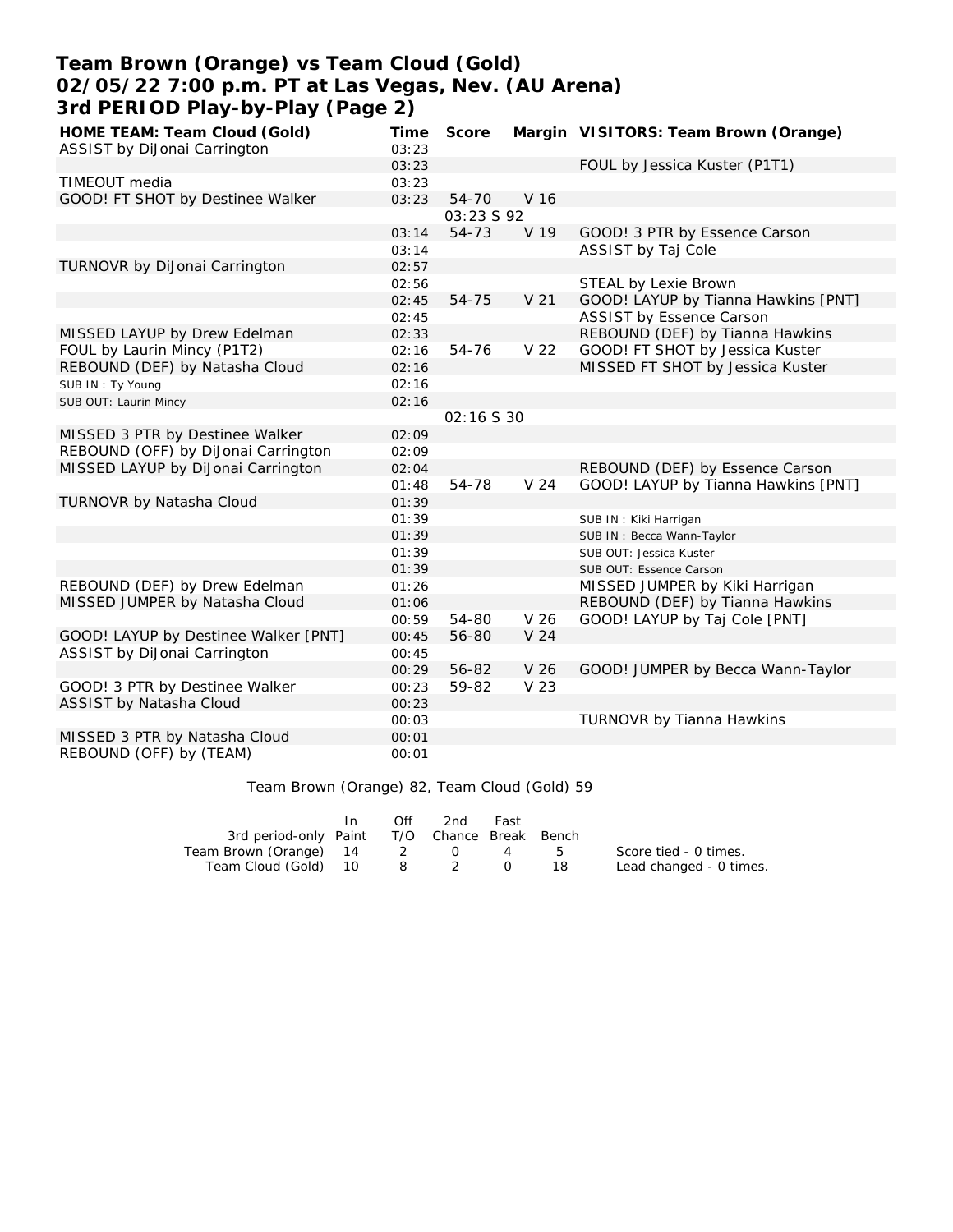### **Team Brown (Orange) vs Team Cloud (Gold) 02/05/22 7:00 p.m. PT at Las Vegas, Nev. (AU Arena) 4th PERIOD Play-by-Play (Page 1)**

| HOME TEAM: Team Cloud (Gold)                                         | Time  | Score             |                 | Margin VISITORS: Team Brown (Orange) |
|----------------------------------------------------------------------|-------|-------------------|-----------------|--------------------------------------|
| SUB IN: Tina Roy                                                     | 10:00 |                   |                 | SUB IN: Air Hearn                    |
| SUB IN : Destinee Walker                                             | 10:00 |                   |                 | SUB IN: Becca Wann-Taylor            |
| SUB OUT: Laurin Mincy                                                | 10:00 |                   |                 | SUB IN: Kiki Harrigan                |
| SUB OUT: Kalani Brown                                                | 10:00 |                   |                 | SUB OUT: Imani McGee-Stafford        |
|                                                                      | 10:00 |                   |                 | SUB OUT: Essence Carson              |
|                                                                      | 10:00 |                   |                 | SUB OUT: Lexie Brown                 |
| FOUL by Natasha Cloud (P2T3)                                         | 09:50 |                   |                 | MISSED FT SHOT by Kiki Harrigan      |
|                                                                      | 09:50 |                   |                 | REBOUND (OFF) by (DEADBALL)          |
|                                                                      | 09:50 | 59-83             | V <sub>24</sub> | GOOD! FT SHOT by Kiki Harrigan       |
|                                                                      |       | 09:50 \$ 12       |                 |                                      |
| GOOD! LAYUP by DiJonai Carrington [PNT]                              | 09:39 |                   | V 22            |                                      |
|                                                                      |       | 61-83             |                 | MISSED 3 PTR by Taj Cole             |
| REBOUND (DEF) by Natasha Cloud                                       | 09:19 |                   |                 |                                      |
|                                                                      | 09:15 |                   |                 | FOUL by Becca Wann-Taylor (P2T2)     |
|                                                                      |       | 09:15 P 09        |                 |                                      |
| MISSED JUMPER by Destinee Walker                                     | 09:03 |                   |                 | REBOUND (DEF) by Tianna Hawkins      |
| REBOUND (DEF) by DiJonai Carrington                                  | 08:51 |                   |                 | MISSED 3 PTR by Tianna Hawkins       |
| GOOD! 3 PTR by Tina Roy                                              | 08:40 | 64-83             | V 19            |                                      |
| ASSIST by DiJonai Carrington                                         | 08:40 |                   |                 |                                      |
|                                                                      | 08:24 | 64-85             | V <sub>21</sub> | GOOD! LAYUP by Tianna Hawkins [PNT]  |
|                                                                      | 08:24 |                   |                 | ASSIST by Taj Cole                   |
| GOOD! FT SHOT by DiJonai Carrington                                  | 08:08 | 65-85             | V 20            | FOUL by Taj Cole (P4T3)              |
| GOOD! FT SHOT by DiJonai Carrington                                  | 08:08 | 66-85             | V 19            |                                      |
|                                                                      |       | <i>08:08 S 41</i> |                 |                                      |
| REBOUND (DEF) by Natasha Cloud                                       | 07:55 |                   |                 | MISSED LAYUP by Tianna Hawkins       |
| <b>TURNOVR by Destinee Walker</b>                                    | 07:48 |                   |                 |                                      |
| REBOUND (DEF) by (TEAM)                                              | 07:31 |                   |                 | MISSED 3 PTR by Taj Cole             |
|                                                                      | 07:17 |                   |                 | FOUL by Taj Cole (P5T4)              |
|                                                                      | 07:17 |                   |                 | SUB IN : Lexie Brown                 |
|                                                                      | 07:17 |                   |                 | SUB OUT: Taj Cole                    |
|                                                                      |       | 07:17 P 09        |                 |                                      |
|                                                                      |       |                   |                 |                                      |
|                                                                      |       |                   |                 |                                      |
|                                                                      | 07:09 |                   |                 | FOUL by Becca Wann-Taylor (P3T5)     |
|                                                                      |       | <i>OT:09 P 25</i> |                 |                                      |
| GOOD! LAYUP by DiJonai Carrington [PNT]                              | 07:05 | 68-85             | V 17            |                                      |
| ASSIST by Natasha Cloud                                              | 07:05 |                   |                 |                                      |
|                                                                      | 06:51 |                   |                 | MISSED 3 PTR by Lexie Brown          |
|                                                                      | 06:51 |                   |                 | REBOUND (OFF) by Tianna Hawkins      |
|                                                                      | 06:44 | 68-87             | V 19            | GOOD! LAYUP by Tianna Hawkins [PNT]  |
| GOOD! JUMPER by Lauren Manis                                         | 06:30 | 70-87             | V 17            |                                      |
| ASSIST by Natasha Cloud                                              | 06:30 |                   |                 |                                      |
| FOUL TECHNCL by Ty Young                                             | 06:26 |                   |                 | MISSED FT SHOT by Lexie Brown        |
|                                                                      | 06:26 |                   |                 | REBOUND (OFF) by (DEADBALL)          |
|                                                                      | 06:12 |                   |                 | MISSED JUMPER by Becca Wann-Taylor   |
|                                                                      | 06:12 |                   |                 | REBOUND (OFF) by Lexie Brown         |
| REBOUND (DEF) by Natasha Cloud                                       | 05:58 |                   |                 | MISSED 3 PTR by Lexie Brown          |
| GOOD! LAYUP by DiJonai Carrington [PNT]                              | 05:51 | 72-87             | V 15            |                                      |
| ASSIST by Natasha Cloud                                              | 05:51 |                   |                 |                                      |
|                                                                      | 05:39 |                   |                 | SUB IN: Jessica Kuster               |
|                                                                      | 05:39 |                   |                 | SUB IN: Essence Carson               |
|                                                                      | 05:39 |                   |                 | SUB OUT: Becca Wann-Taylor           |
|                                                                      | 05:39 |                   |                 | SUB OUT: Kiki Harrigan               |
|                                                                      | 05:38 |                   |                 | TURNOVR by Lexie Brown               |
| STEAL by Lauren Manis                                                | 05:37 |                   |                 |                                      |
| MISSED LAYUP by DiJonai Carrington                                   | 05:34 |                   |                 |                                      |
| REBOUND (OFF) by (TEAM)                                              | 05:34 |                   |                 |                                      |
| MISSED 3 PTR by Tina Roy                                             | 05:23 |                   |                 | REBOUND (DEF) by Tianna Hawkins      |
|                                                                      | 05:01 | 72-89             | V 17            | GOOD! JUMPER by Tianna Hawkins       |
| GOOD! LAYUP by Lauren Manis [PNT]                                    | 04:51 | 74-89             | V 15            |                                      |
| ASSIST by DiJonai Carrington                                         | 04:51 |                   |                 |                                      |
| REBOUND (DEF) by DiJonai Carrington<br>MISSED 3 PTR by Natasha Cloud | 04:25 |                   |                 | MISSED JUMPER by Jessica Kuster      |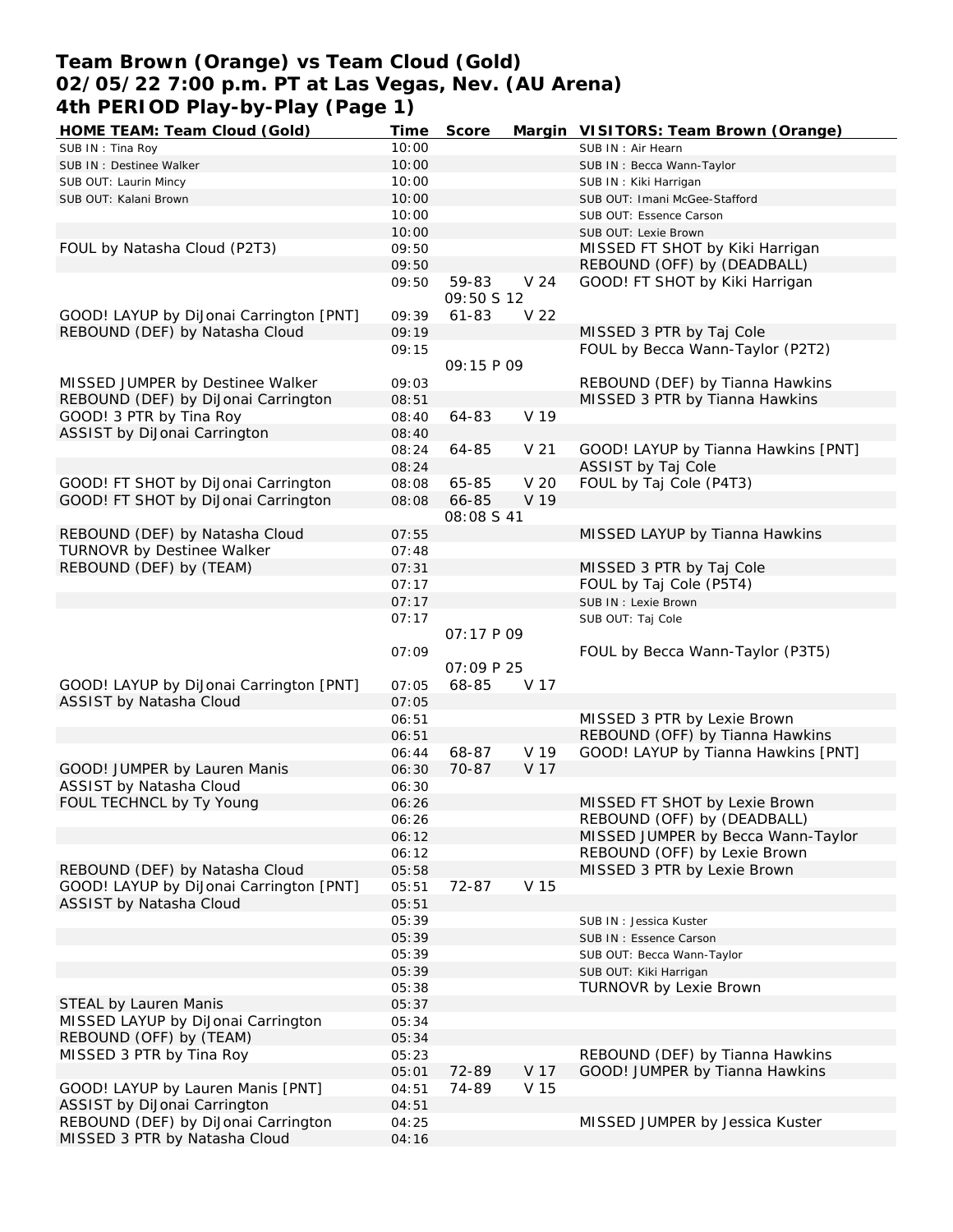## **Team Brown (Orange) vs Team Cloud (Gold) 02/05/22 7:00 p.m. PT at Las Vegas, Nev. (AU Arena) 4th PERIOD Play-by-Play (Page 2)**

| HOME TEAM: Team Cloud (Gold)             | Time           | Score      |      | Margin VISITORS: Team Brown (Orange) |
|------------------------------------------|----------------|------------|------|--------------------------------------|
| REBOUND (OFF) by Destinee Walker         | 04:16          |            |      |                                      |
| MISSED LAYUP by Natasha Cloud            | 04:01          |            |      | REBOUND (DEF) by Air Hearn           |
| FOUL by Tina Roy (P1T4)                  | 03:53          |            |      |                                      |
|                                          | 03:53          |            |      | <b>TIMEOUT MEDIA</b>                 |
| SUB IN : Marjorie Butler                 | 03:53          |            |      |                                      |
| SUB IN : Grace Hunter                    | 03:53          |            |      |                                      |
| SUB OUT: Tina Roy                        | 03:53          |            |      |                                      |
| SUB OUT: Lauren Manis                    | 03:53          |            |      |                                      |
|                                          |                | 03:53 P 21 |      |                                      |
|                                          | 03:50          |            |      | MISSED 3 PTR by Lexie Brown          |
|                                          | 03:50          |            |      | REBOUND (OFF) by Lexie Brown         |
| FOUL by Marjorie Butler (P1T5)           | 03:44          |            |      |                                      |
|                                          |                | 03:44 P 30 |      |                                      |
|                                          | 03:34          | 74-91      | V 17 | GOOD! LAYUP by Tianna Hawkins [PNT]  |
|                                          | 03:34          |            |      | <b>ASSIST by Lexie Brown</b>         |
| TURNOVR by Destinee Walker               | 03:17          |            |      |                                      |
|                                          | 03:16          |            |      | STEAL by Essence Carson              |
| REBOUND (DEF) by DiJonai Carrington      | 02:56          |            |      | MISSED JUMPER by Jessica Kuster      |
| GOOD! FT SHOT by Destinee Walker         | 02:44          | 75-91      | V 16 | FOUL by Essence Carson (P1T6)        |
| GOOD! FT SHOT by Destinee Walker         | 02:44          | 76-91      | V 15 |                                      |
|                                          |                | 02:44 P 92 |      |                                      |
| STEAL by DiJonai Carrington              | 02:30          |            |      | TURNOVR by Essence Carson            |
| GOOD! LAYUP by DiJonai Carrington [FB/PN | 02:29<br>02:25 | 78-91      | V 13 |                                      |
| REBOUND (DEF) by Grace Hunter            |                |            |      | MISSED 3 PTR by Air Hearn            |
| <b>TURNOVR by Grace Hunter</b>           | 02:10          |            |      |                                      |
|                                          | 02:02          |            |      | TURNOVR by Lexie Brown               |
| STEAL by DiJonai Carrington              | 01:41<br>01:40 |            |      |                                      |
| GOOD! FT SHOT by DiJonai Carrington      | 01:39          | 79-91      | V 12 | FOUL by Tianna Hawkins (P2T7)        |
| GOOD! FT SHOT by DiJonai Carrington      | 01:39          | 80-91      | V 11 |                                      |
|                                          | 01:39          |            |      | SUB IN: Taj Cole                     |
|                                          | 01:39          |            |      | SUB OUT: Lexie Brown                 |
|                                          |                | 01:39 P 41 |      |                                      |
| MISSED LAYUP by DiJonai Carrington       | 01:19          |            |      |                                      |
| REBOUND (OFF) by Grace Hunter            | 01:19          |            |      |                                      |
| MISSED 3 PTR by Marjorie Butler          | 01:14          |            |      |                                      |
| REBOUND (OFF) by Destinee Walker         | 01:14          |            |      |                                      |
| TURNOVR by Destinee Walker               | 01:10          |            |      |                                      |
|                                          | 01:08          |            |      | STEAL by Tianna Hawkins              |
|                                          | 01:00          |            |      | MISSED 3 PTR by Taj Cole             |
|                                          | 01:00          |            |      | REBOUND (OFF) by Jessica Kuster      |
|                                          | 00:55          | 80-93      | V 13 | GOOD! LAYUP by Jessica Kuster [PNT]  |
| GOOD! LAYUP by DiJonai Carrington [PNT]  | 00:50          | 82-93      | V 11 |                                      |
|                                          | 00:43          | 82-95      | V 13 | GOOD! LAYUP by Tianna Hawkins [PNT]  |
|                                          | 00:43          |            |      | ASSIST by Taj Cole                   |
| MISSED 3 PTR by Natasha Cloud            | 00:36          |            |      | REBOUND (DEF) by Essence Carson      |
| REBOUND (DEF) by Natasha Cloud           | 00:27          |            |      | MISSED 3 PTR by Tianna Hawkins       |
| GOOD! JUMPER by Destinee Walker          | 00:17          | 84-95      | V 11 |                                      |
| ASSIST by Marjorie Butler                | 00:17          |            |      |                                      |
|                                          | 00:02          | 84-97      | V 13 | GOOD! LAYUP by Tianna Hawkins [PNT]  |
|                                          | 00:01          |            |      | ASSIST by Taj Cole                   |

# Team Brown (Orange) 97, Team Cloud (Gold) 84

|                                              | Off | 2nd     | Fast             |     |                         |
|----------------------------------------------|-----|---------|------------------|-----|-------------------------|
| 4th period-only Paint T/O Chance Break Bench |     |         |                  |     |                         |
| Team Brown (Orange) 12 2 6                   |     |         | $\left( \right)$ | - 3 | Score tied - 0 times.   |
| Team Cloud (Gold) 12                         | 4   | $(1)$ 2 |                  |     | Lead changed - 0 times. |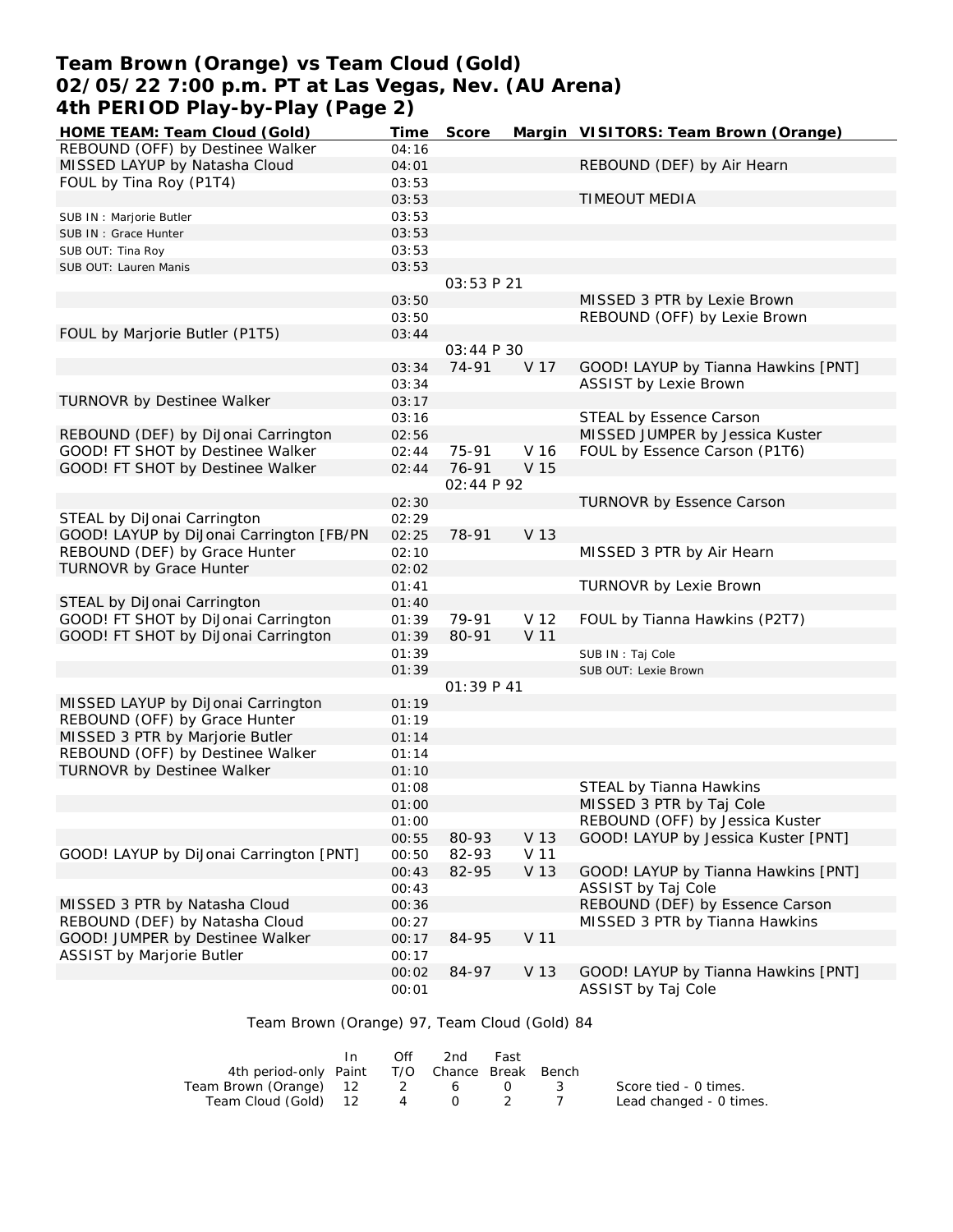### **Official Basketball Box Score -- 1st Period-Only Team Brown (Orange) vs Team Cloud (Gold) 02/05/22 7:00 p.m. PT at Las Vegas, Nev. (AU Arena)**

**Team Brown (Orange) 23**

|    |                                                            |         | Total    | $3-$ Ptr      |         | Rebounds       |          |                |    |                |   |          |          |                |                      |
|----|------------------------------------------------------------|---------|----------|---------------|---------|----------------|----------|----------------|----|----------------|---|----------|----------|----------------|----------------------|
| ## | Player                                                     |         |          | FG-FGA FG-FGA | FT-FTA  | Off Def Tot    |          |                | PF | ΤP             | A | TO       | Blk      | Stll           | Min                  |
| 04 | Lexie Brown                                                | $\star$ | 1-1      | $0 - 0$       | $0 - 0$ | 0              | O        | 0              | O  | 2              |   |          | Ο        |                | 8                    |
| 05 | <b>Essence Carson</b>                                      | $\star$ | $2 - 2$  | 1-1           | $0 - 0$ | 0              | 2        | 2              | O  | 5              | 3 | Ο        | $\Omega$ |                |                      |
| 14 | Taj Cole                                                   | $\star$ | $0 - 3$  | $O - 1$       | $0 - 0$ | $\Omega$       | $\Omega$ | 0              |    | O              | 1 | 3        | 0        |                | 10                   |
| 21 | Tianna Hawkins                                             | $\star$ | $4 - 4$  | $2 - 2$       | $2 - 2$ | 0              |          | 1              |    | 12             |   | O        | 2        | O              | 6                    |
| 34 | Imani McGee-Stafford                                       | $\star$ | $1 - 1$  | $0-0$         | $O-O$   | $\Omega$       | $\circ$  | 0              | Ο  | 2              |   |          |          |                | 5                    |
| 12 | Kiki Harrigan                                              |         | $1 - 3$  | $0 - 2$       | $0 - 0$ | $\overline{O}$ |          | 1              | O  | $\overline{2}$ | O | $\Omega$ | $\Omega$ |                | 3                    |
| 30 | Jessica Kuster                                             |         | $0 - 1$  | $0 - 0$       | $0-0$   | $\mathcal{O}$  | O        | 0              | Ω  | 0              | Ω | Ω        | 0        |                | 4                    |
| 75 | Air Hearn                                                  |         | $O - O$  | $0 - 0$       | $0 - 0$ | 0              | $\Omega$ | 0              |    | 0              | O | Ω        | $\Omega$ |                | 3                    |
|    | Team                                                       |         |          |               |         | O              |          |                |    |                |   |          |          |                |                      |
|    | <b>Totals</b>                                              |         | $9 - 15$ | $3 - 6$       | $2 - 2$ | $\overline{O}$ | 5        | 5 <sup>1</sup> | 3  | 23             |   | 4        | 3        | $\overline{2}$ |                      |
|    | $FG \%$ :<br>60.0%<br>$9 - 15$<br>3FG %:<br>50.0%<br>$3-6$ |         |          |               |         |                |          |                |    |                |   |          |          |                | Deadball<br>Rebounds |

| 3FG %:    | 3-6 | 50.0% |
|-----------|-----|-------|
| FT $\%$ : | 2-2 | 100.0 |

#### **Team Cloud (Gold) 20**

|    |                                                                                           |         | Total    | 3-Ptr         |         | Rebounds       |                |                |                |                 |          |          |          |                |                           |
|----|-------------------------------------------------------------------------------------------|---------|----------|---------------|---------|----------------|----------------|----------------|----------------|-----------------|----------|----------|----------|----------------|---------------------------|
| ## | Player                                                                                    |         |          | FG-FGA FG-FGA | FT-FTA  | Off Def Tot    |                |                | <b>PF</b>      | TPI             | A        | TO       | Blk      | <b>Stl</b>     | Min                       |
| 09 | Natasha Cloud                                                                             | $\star$ | $2 - 2$  | $0 - 0$       | $1 - 2$ | 0              | 2              | 2              |                | 5               | 2        | 3        | 0        | 0              | 10                        |
| 23 | Laurin Mincy                                                                              | $\star$ | $0 - 1$  | $O-O$         | $0-0$   | 1              | 1              | $\overline{2}$ | $\Omega$       | $\overline{O}$  | $\Omega$ |          | $\Omega$ | $\overline{O}$ | 6                         |
| 24 | Kalani Brown                                                                              | $\star$ | $0-0$    | $0-0$         | $0-0$   | $\overline{O}$ | $\mathbf{O}$   | $\overline{O}$ | O              | 0               | 0        | 0        | $\Omega$ | 0              | 3                         |
| 25 | Lauren Manis                                                                              | $\star$ | $1 - 2$  | $0 - 0$       | $0 - 0$ | $\overline{O}$ | $\Omega$       | $\mathcal{O}$  | $\Omega$       | $\overline{2}$  |          | $\Omega$ | $\Omega$ |                | 5                         |
| 41 | DiJonai Carrington                                                                        | $\star$ | $2 - 6$  | $1 - 3$       | $1 - 2$ | $\overline{O}$ | $\mathbf{O}$   | $\Omega$       | Ο              | 6               | $\Omega$ |          | $\Omega$ | 2              |                           |
| 01 | Ty Young                                                                                  |         | $1 - 1$  | $1 - 1$       | $0 - 0$ | $\overline{O}$ | $\overline{2}$ | 2              | $\overline{O}$ | 3 <sup>1</sup>  |          | 0        | $\Omega$ | 0              | 4                         |
| 08 | Drew Edelman                                                                              |         | $2 - 3$  | $0 - 0$       | $0 - 0$ | 0              | $\Omega$       | 0              | $\Omega$       | 4               | 0        |          | $\circ$  | 0              | 6                         |
| 92 | Destinee Walker                                                                           |         | $0 - 1$  | $O - 1$       | $0-0$   | 0              |                |                | $\Omega$       | $\Omega$        | $\Omega$ | $\Omega$ | $\Omega$ | $\Omega$       | 6                         |
|    | Team                                                                                      |         |          |               |         | 2              | $\mathcal{O}$  | 2              |                |                 |          |          |          |                |                           |
|    | Totals                                                                                    |         | $8 - 16$ | $2 - 5$       | $2 - 4$ | 3              | 6              | 9              |                | 20 <sup>1</sup> | 4        | 6        | O        | 3 <sup>1</sup> |                           |
|    | FG %:<br>50.0%<br>$8 - 16$<br>$3FG \%$<br>40.0%<br>$2 - 5$<br>$FT$ %:<br>50.0%<br>$2 - 4$ |         |          |               |         |                |                |                |                |                 |          |          |          |                | Deadball<br>Rebounds<br>2 |

Officials: DeSelle Dean, Nelson Santiago, Janetta Graham Technical fouls: Team Brown (Orange)-None. Team Cloud (Gold)-None. Attendance:

| Score by periods    | 1st |  | 2nd   3rd   4th ' | Total |
|---------------------|-----|--|-------------------|-------|
| Team Brown (Orange) |     |  |                   |       |
| Team Cloud (Gold)   |     |  |                   |       |

|        | In.   | ∩ff           | 2nd                    | Fast             |                          |
|--------|-------|---------------|------------------------|------------------|--------------------------|
| Points | Paint |               | T/O Chance Break Bench |                  |                          |
| 91     | 6     | $\mathcal{L}$ | $\left( \right)$       | $\left( \right)$ | $\overline{\phantom{a}}$ |
| 90     | 10    |               | Ь                      |                  |                          |

Score tied - 1 time. Lead changed - 0 times. 0

Last FG - 91 1st-01:14, 90 1st-01:01.

Largest lead - 91 by 8 1st-07:10, 90 None.

91 led for 39:19. 90 led for 00:00. Game was tied for -9:-19.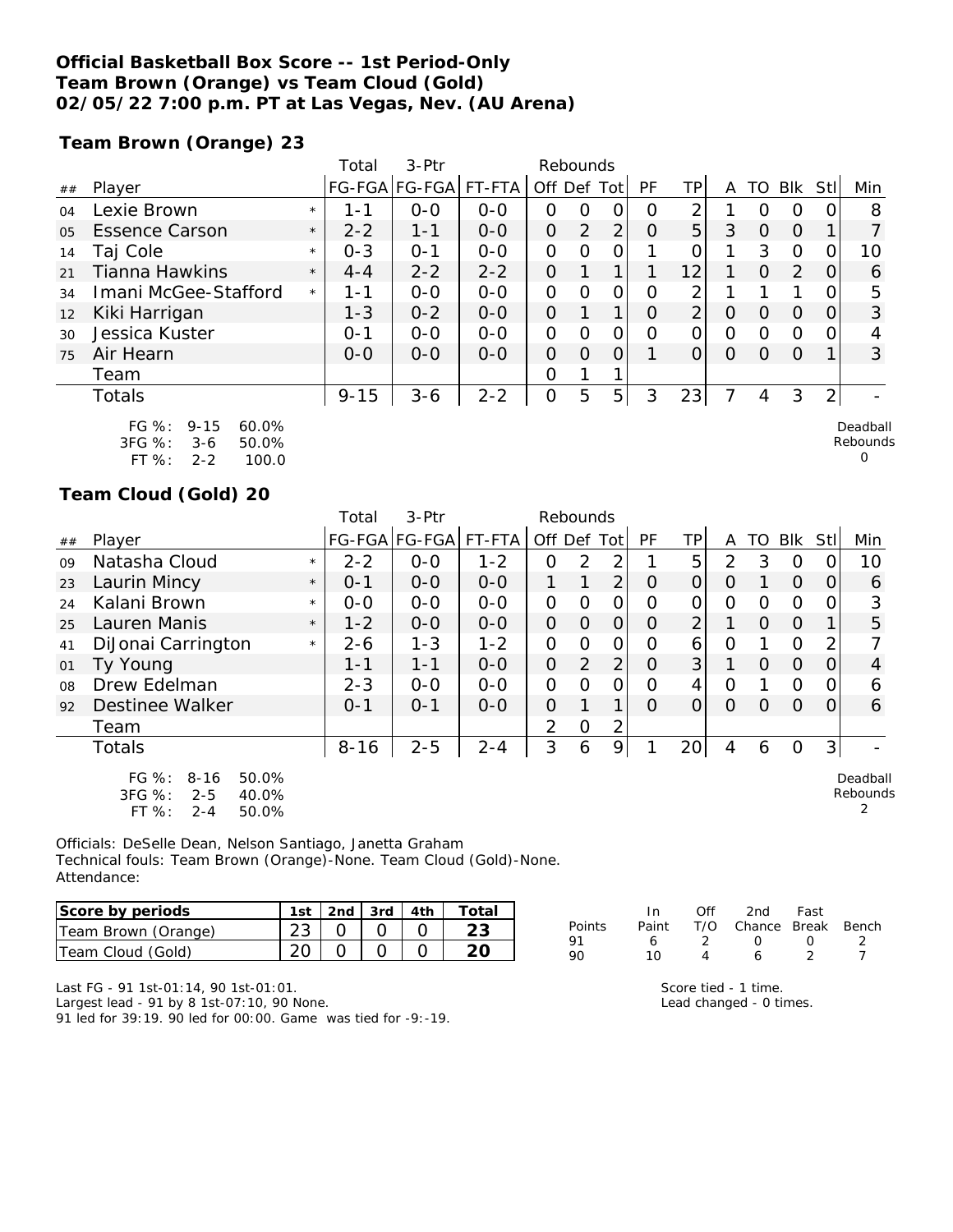### **Official Basketball Box Score -- 2nd Period-Only Team Brown (Orange) vs Team Cloud (Gold) 02/05/22 7:00 p.m. PT at Las Vegas, Nev. (AU Arena)**

**Team Brown (Orange) 30**

|    |                                                                                           |         | Total     | $3-$ Ptr      |         | Rebounds       |                |                |                |                 |          |          |            |                |                      |
|----|-------------------------------------------------------------------------------------------|---------|-----------|---------------|---------|----------------|----------------|----------------|----------------|-----------------|----------|----------|------------|----------------|----------------------|
| ## | Player                                                                                    |         |           | FG-FGA FG-FGA | FT-FTA  | Off Def Tot    |                |                | <b>PF</b>      | TPI             | A        | TO       | <b>Blk</b> | StII           | Min                  |
| 04 | Lexie Brown                                                                               | $\star$ | 1 - 1     | $1 - 1$       | $0-0$   |                | 0              |                | Ω              | 3               | 2        | Ω        | O          |                | 10                   |
| 05 | <b>Essence Carson</b>                                                                     | $\star$ | 1-1       | $0 - 0$       | $0 - 0$ | $\overline{O}$ | $\Omega$       | $\Omega$       | O              | 2               |          |          | $\Omega$   | 0              | 4                    |
| 14 | Taj Cole                                                                                  | $\star$ | 1-1       | $0-0$         | $0-0$   | 0              | 2              | 2              | 2              | 2               | 3        | O        | $\Omega$   | O              | 3                    |
| 21 | <b>Tianna Hawkins</b>                                                                     | $\star$ | $6 - 9$   | $1 - 2$       | $1 - 2$ | 1              |                | 2              | 0              | 14              | 1        | $\Omega$ | $\Omega$   | O              |                      |
| 34 | Imani McGee-Stafford                                                                      | $\star$ | 1-1       | $0-0$         | $0 - 0$ | $\overline{O}$ | 2              | 2              |                | 2               | 0        |          |            | 0              | 3                    |
| 12 | Kiki Harrigan                                                                             |         | $0-0$     | $0-0$         | $0 - 0$ | 0              | $\Omega$       | $\overline{O}$ | O              | $\overline{O}$  | $\Omega$ | $\Omega$ | $\Omega$   | 0              | 2                    |
| 17 | Becca Wann-Taylor                                                                         |         | $1 - 3$   | $O - 1$       | $0 - 0$ | $\overline{O}$ |                |                |                | 2               | 0        |          | O          | O              | 3                    |
| 30 | Jessica Kuster                                                                            |         | $2 - 2$   | $1 - 1$       | $0-0$   | 0              | $\overline{2}$ | 2              | $\Omega$       | 5               |          | $\Omega$ | $\Omega$   |                | 6                    |
| 42 | Shannon McCallum                                                                          |         | $0-0$     | $0 - 0$       | $0-0$   | $\overline{O}$ | $\Omega$       | 0              |                | $\overline{O}$  | $\Omega$ | $\Omega$ | $\Omega$   | 0              | 2                    |
| 75 | Air Hearn                                                                                 |         | $0 - 0$   | $0-0$         | $0-0$   | $\overline{O}$ | $\Omega$       | $\Omega$       | $\overline{2}$ | $\overline{O}$  | $\Omega$ | Ο        | $\Omega$   | 0              | 7                    |
|    | Team                                                                                      |         |           |               |         |                | 0              |                |                |                 |          |          |            |                |                      |
|    | Totals                                                                                    |         | $13 - 18$ | $3 - 5$       | $1 - 2$ | 3              | 8              |                |                | 30 <sup>2</sup> | 8        | 3        |            | $\overline{2}$ |                      |
|    | $13 - 18$<br>FG $%$ :<br>72.2%<br>3FG %:<br>$3 - 5$<br>60.0%<br>FT %:<br>$1 - 2$<br>50.0% |         |           |               |         |                |                |                |                |                 |          |          |            |                | Deadball<br>Rebounds |

**Team Cloud (Gold) 13**

|    |                                                                                      |         | Total    | 3-Ptr                |         | Rebounds       |                |                |           |                 |                |          |                |          |                           |
|----|--------------------------------------------------------------------------------------|---------|----------|----------------------|---------|----------------|----------------|----------------|-----------|-----------------|----------------|----------|----------------|----------|---------------------------|
| ## | Plaver                                                                               |         |          | FG-FGA FG-FGA FT-FTA |         | Off Def Tot    |                |                | <b>PF</b> | <b>TP</b>       | A              | TO       | Blk            | Stll     | Min                       |
| 09 | Natasha Cloud                                                                        | $\star$ | $1 - 2$  | $O - 1$              | $0 - 0$ |                | O              |                | Ο         | $\overline{2}$  | 2              |          | 0              |          | 8                         |
| 23 | Laurin Mincy                                                                         | $\star$ | $0 - 3$  | $O - 1$              | $0 - 0$ | 0              | $\Omega$       | $\Omega$       | $\Omega$  | $\Omega$        | $\Omega$       | $\Omega$ | $\overline{O}$ | O        | 6                         |
| 24 | Kalani Brown                                                                         | $\star$ | $0 - 1$  | $0 - 0$              | $0-0$   | $\overline{O}$ | $\Omega$       | $\Omega$       | O         | 0               | 0              | $\Omega$ | $\overline{O}$ |          | 2                         |
| 25 | Lauren Manis                                                                         | $\star$ | $0 - 3$  | $0 - 2$              | $0 - 0$ | 1              | $\Omega$       | 1              | O         | $\Omega$        |                |          | $\overline{O}$ | 0        | 10                        |
| 41 | DiJonai Carrington                                                                   | $\star$ | $3 - 6$  | $0 - 2$              | $2 - 3$ | 0              | $\overline{2}$ | $\overline{2}$ |           | 8 <sup>1</sup>  | $\mathcal{O}$  |          | $\Omega$       |          | 9                         |
| 01 | Ty Young                                                                             |         | $0 - 0$  | $0-0$                | $1 - 2$ | $\overline{2}$ | 1              | 3 <sub>l</sub> | $\Omega$  | $\mathbf{1}$    | $\overline{O}$ | $\Omega$ | $\overline{O}$ | $\Omega$ | 6                         |
| 08 | Drew Edelman                                                                         |         | $1 - 2$  | $0 - 0$              | $0 - 0$ | 0              | O              | 0              | 0         | $\overline{2}$  | 0              | $\Omega$ | $\Omega$       |          | 3                         |
| 43 | Marjorie Butler                                                                      |         | $0 - 0$  | $0 - 0$              | $0 - 0$ | 0              | $\Omega$       | $\Omega$       | 0         | $\Omega$        | $\Omega$       |          |                | O        |                           |
| 92 | <b>Destinee Walker</b>                                                               |         | $0 - 0$  | $0 - 0$              | $0 - 0$ | 0              | $\Omega$       | $\Omega$       | Ω         | O               | $\Omega$       | O        | $\Omega$       |          |                           |
|    | Team                                                                                 |         |          |                      |         | O              | $\Omega$       | 0              |           |                 |                |          |                |          |                           |
|    | <b>Totals</b>                                                                        |         | $5 - 17$ | $0 - 6$              | $3 - 5$ | 4              | 3              | 71             |           | 13 <sub>1</sub> | 3              | 4        |                | 2        |                           |
|    | FG %:<br>29.4%<br>$5 - 17$<br>3FG %:<br>0.0%<br>$0 - 6$<br>FT %:<br>$3 - 5$<br>60.0% |         |          |                      |         |                |                |                |           |                 |                |          |                |          | Deadball<br>Rebounds<br>2 |

Officials: DeSelle Dean, Nelson Santiago, Janetta Graham Technical fouls: Team Brown (Orange)-None. Team Cloud (Gold)-None. Attendance:

| Score by periods    |                 |  | 1st   2nd   3rd   4th   Total |
|---------------------|-----------------|--|-------------------------------|
| Team Brown (Orange) | 30 <sup>1</sup> |  |                               |
| Team Cloud (Gold)   |                 |  |                               |

Last FG - 91 2nd-01:31, 90 2nd-00:25. Largest lead - 91 by 24 2nd-01:31, 90 None. 91 led for 20:00. 90 led for 00:00. Game was tied for 00:00.

|        | In In |                | Off 2nd Fast                 |                  |  |
|--------|-------|----------------|------------------------------|------------------|--|
| Points |       |                | Paint T/O Chance Break Bench |                  |  |
| 91     | 1 O   | $\overline{1}$ | $\overline{4}$               | $\left( \right)$ |  |
| 90     | 1 O   | ્ર             |                              | $\left( \right)$ |  |

Score tied - 0 times. Lead changed - 0 times.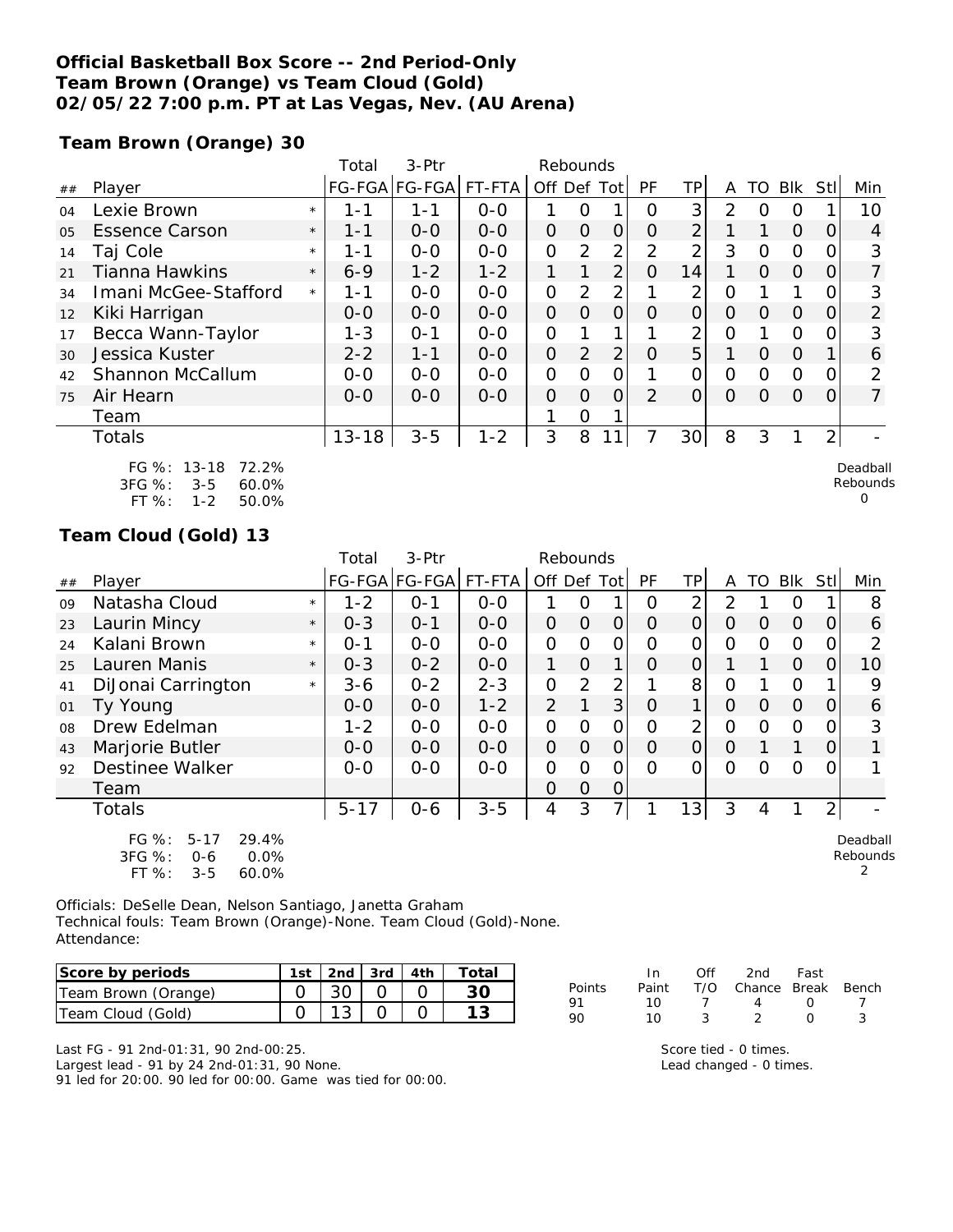#### **Official Basketball Box Score -- 3rd Period-Only Team Brown (Orange) vs Team Cloud (Gold) 02/05/22 7:00 p.m. PT at Las Vegas, Nev. (AU Arena)**

**Team Brown (Orange) 29**

|                |                       |         | Total     | $3-Ptr$       |         |         | Rebounds |                |          |                |   |                  |            |      |          |
|----------------|-----------------------|---------|-----------|---------------|---------|---------|----------|----------------|----------|----------------|---|------------------|------------|------|----------|
| ##             | Player                |         |           | FG-FGA FG-FGA | FT-FTA  | Off Def |          | Totl           | PF       | TP             | Α | TO               | <b>BIK</b> | StII | Min      |
| 04             | Lexie Brown           | $\star$ | $2 - 2$   | $2 - 2$       | $0 - 0$ | Ο       | O        | 0              | O        | 6              |   |                  | O          |      | 10       |
| 0 <sub>5</sub> | <b>Essence Carson</b> | $\star$ | $2 - 3$   | $2 - 3$       | $0 - 0$ | 0       |          | 1              | O        | 6              | 2 |                  | $\Omega$   |      | 8        |
| 14             | Taj Cole              | $\star$ | $2 - 3$   | $0 - 0$       | $0 - 0$ | O       | 2        | 2              | O        | 4              | 5 | っ                | O          |      | 10       |
| 21             | Tianna Hawkins        | $\star$ | $4 - 5$   | $0 - 0$       | $0 - 0$ | O       | 4        | 4              | O        | 8 <sup>1</sup> | O | っ                |            |      | 10       |
| 12             | Kiki Harrigan         |         | $0 - 1$   | $0 - 0$       | $0 - 0$ | O       | 0        | $\overline{O}$ | O        | 0              | O |                  | O          |      |          |
| 17             | Becca Wann-Taylor     |         | 1-1       | $0 - 0$       | $0 - 0$ | O       | $\Omega$ | 0              | $\Omega$ | $\overline{2}$ | O | $\left( \right)$ | $\Omega$   | 0    |          |
| 30             | Jessica Kuster        |         | $1 - 1$   | $0 - 0$       | $1 - 2$ | 0       |          |                |          | $\overline{3}$ | 0 |                  |            |      | 8        |
|                | Team                  |         |           |               |         | 0       |          |                |          |                |   |                  |            |      |          |
|                | <b>Totals</b>         |         | $12 - 16$ | $4 - 5$       | $1 - 2$ | 0       | 9        | 9              |          | 29             | 8 | 5                | 2          |      |          |
|                | FG %: 12-16<br>75.0%  |         |           |               |         |         |          |                |          |                |   |                  |            |      | Deadball |

FG %: 12-16 75.0% 3FG %: 4-5 80.0% FT %: 1-2 50.0%

**Team Cloud (Gold) 26**

|    |                                                                               |         | Total     | $3-$ Ptr             |         | Rebounds       |          |             |           |                |          |               |          |                |                           |
|----|-------------------------------------------------------------------------------|---------|-----------|----------------------|---------|----------------|----------|-------------|-----------|----------------|----------|---------------|----------|----------------|---------------------------|
| ## | Player                                                                        |         |           | FG-FGA FG-FGA FT-FTA |         | Off Def Tot    |          |             | <b>PF</b> | TPI            | A        | TO I          | Blk      | -StII          | Min                       |
| 09 | Natasha Cloud                                                                 | $\star$ | $3 - 7$   | $2 - 4$              | $0 - 0$ | 0              | 3        | 3           | $\Omega$  | 8              | 2        |               | Ő        |                | 10                        |
| 23 | Laurin Mincy                                                                  | $\star$ | $0 - 0$   | $0 - 0$              | $0 - 0$ | $\overline{O}$ |          | 1           |           | $\Omega$       | $\Omega$ | O             | $\Omega$ | $\Omega$       | 3                         |
| 25 | Lauren Manis                                                                  | $\star$ | $0 - 0$   | $0 - 0$              | $0 - 0$ | $\mathbf{O}$   | O        | 0           | O         | 0              | O        | Ω             | $\Omega$ | $\Omega$       | 3                         |
| 41 | DiJonai Carrington                                                            | $\star$ | $O - 4$   | $O - 1$              | $0-0$   |                | $\Omega$ | $\mathbf 1$ | $\Omega$  | $\overline{O}$ | 5        |               | 0        | $\overline{2}$ | 10                        |
| 01 | Ty Young                                                                      |         | $0 - 1$   | $O - 1$              | $0 - 0$ | 1              | $\Omega$ | 1           |           | $\Omega$       | 0        | Ω             | $\Omega$ | 0              | 6                         |
| 08 | Drew Edelman                                                                  |         | $0 - 2$   | $0 - 0$              | $0 - 0$ | $\Omega$       |          |             | O         | $\Omega$       | $\Omega$ | $\Omega$      | $\Omega$ |                | 6                         |
| 92 | Destinee Walker                                                               |         | $8 - 9$   | $1 - 2$              | $1 - 1$ | O              | Ω        | 0           | Ω         | 18             | 0        | O             | O        |                | 10                        |
|    | Team                                                                          |         |           |                      |         |                | $\Omega$ | 1           |           |                |          |               |          |                |                           |
|    | <b>Totals</b>                                                                 |         | $11 - 23$ | $3 - 8$              | 1-1     | 3              | 5        | 8           | 2         | 26             | 7        | $\mathcal{P}$ | $\Omega$ | $\vert$        |                           |
|    | FG %: 11-23<br>47.8%<br>3FG %:<br>37.5%<br>$3 - 8$<br>$FT$ %:<br>100.0<br>1-1 |         |           |                      |         |                |          |             |           |                |          |               |          |                | Deadball<br>Rebounds<br>O |

Officials: DeSelle Dean, Nelson Santiago, Janetta Graham Technical fouls: Team Brown (Orange)-None. Team Cloud (Gold)-None. Attendance:

| Score by periods    | 1st | 2nd | 3rd | 4th | $\tau$ otal |        |                   | Off | 2nd    | Fast         |     |
|---------------------|-----|-----|-----|-----|-------------|--------|-------------------|-----|--------|--------------|-----|
| Team Brown (Orange) |     |     | ာဝ  |     | <u>.</u>    | Points | Pain <sup>.</sup> | T/O | Chance | <b>Break</b> | Ben |
| Team Cloud (Gold)   |     |     | 26  |     | $\sim$      | 90     |                   |     |        |              | 18  |

Last FG - 91 3rd-00:29, 90 3rd-00:23. Largest lead - 91 by 26 3rd-06:40, 90 None. 91 led for 09:58. 90 led for 00:00. Game was tied for 00:00. Score tied - 0 times.

Rebounds 0

Bench<br>5

Lead changed - 0 times.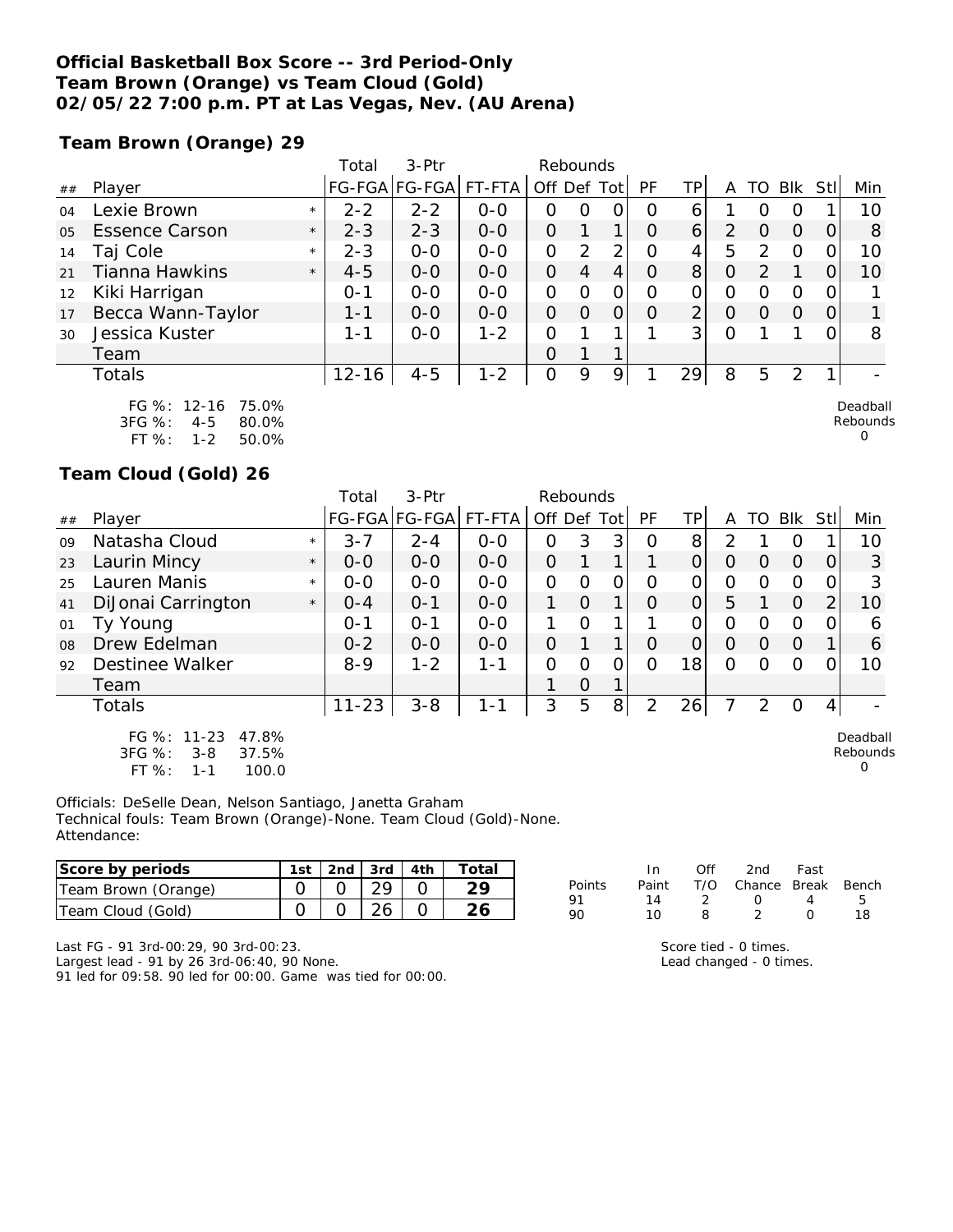### **Official Basketball Box Score -- 4th Period-Only Team Brown (Orange) vs Team Cloud (Gold) 02/05/22 7:00 p.m. PT at Las Vegas, Nev. (AU Arena)**

**Team Brown (Orange) 15**

|    |                                                            |         | Total    | $3-$ Ptr      |         | Rebounds      |          |                |          |                 |   |    |                |                |                      |
|----|------------------------------------------------------------|---------|----------|---------------|---------|---------------|----------|----------------|----------|-----------------|---|----|----------------|----------------|----------------------|
| ## | Player                                                     |         |          | FG-FGA FG-FGA | FT-FTA  | Off Def Tot   |          |                | PF       | ΤP              | A | TO | Blk            | Stll           | Min                  |
| 04 | Lexie Brown                                                | $\star$ | $0 - 3$  | $0 - 3$       | $O - 1$ | $\mathcal{P}$ | 0        | 2              | Ο        |                 |   | っ  | 0              |                | 5                    |
| 05 | <b>Essence Carson</b>                                      | $\star$ | $0 - 0$  | $0 - 0$       | $0 - 0$ | 0             |          | 1              |          | 0               | O |    | $\Omega$       |                | 5                    |
| 14 | Taj Cole                                                   | $\star$ | $0 - 3$  | $0 - 3$       | $0 - 0$ | $\Omega$      | $\Omega$ | 0              | 2        | 0               | 3 | Ω  | 0              |                | 4                    |
| 21 | Tianna Hawkins                                             | $\star$ | $6 - 9$  | $0 - 2$       | $0-0$   |               | 2        | 3 <sup>1</sup> |          | 12              | Ο | Ο  | $\overline{0}$ |                | 10                   |
| 12 | Kiki Harrigan                                              |         | $0-0$    | $0-0$         | $1 - 2$ | $\Omega$      | O        | $\mathcal{O}$  | 0        | 1               | O | ∩  | $\Omega$       | O              | 4                    |
| 17 | Becca Wann-Taylor                                          |         | $O - 1$  | $0 - 0$       | $0 - 0$ | $\Omega$      | $\Omega$ | $\overline{O}$ | 2        | 0               | O | O  | $\Omega$       |                | 4                    |
| 30 | Jessica Kuster                                             |         | $1 - 3$  | $0 - 0$       | $0-0$   |               | $\Omega$ | 1              | Ω        | 2               | 0 | Ω  | 0              |                | 5                    |
| 75 | Air Hearn                                                  |         | $O - 1$  | $O - 1$       | $0 - 0$ | 0             |          | 1              | $\Omega$ | O               | O | Ω  | $\Omega$       |                | 10                   |
|    | Team                                                       |         |          |               |         | O             | $\circ$  | 0              |          |                 |   |    |                |                |                      |
|    | <b>Totals</b>                                              |         | $7 - 20$ | $0 - 9$       | $1 - 3$ | 4             | 4        | 8 <sup>1</sup> | 6        | 15 <sub>1</sub> | 4 | 3  | 0              | $\overline{2}$ |                      |
|    | FG $%$ :<br>35.0%<br>$7 - 20$<br>0.0%<br>3FG %:<br>$0 - 9$ |         |          |               |         |               |          |                |          |                 |   |    |                |                | Deadball<br>Rebounds |

3FG %: 0-9 0.0% FT %: 1-3 33.3%

#### **Team Cloud (Gold) 25**

|    |                                                                                            |         | Total    | 3-Ptr         |         | Rebounds       |                |                |             |                |                |          |          |          |                           |
|----|--------------------------------------------------------------------------------------------|---------|----------|---------------|---------|----------------|----------------|----------------|-------------|----------------|----------------|----------|----------|----------|---------------------------|
| ## | Player                                                                                     |         |          | FG-FGA FG-FGA | FT-FTA  | Off Def Tot    |                |                | <b>PF</b>   | TPI            | A              | TO       | Blk      | Stll     | Min                       |
| 09 | Natasha Cloud                                                                              | $\star$ | $0 - 3$  | $0 - 2$       | $0 - 0$ | 0              | 4              | 4              |             | $\Omega$       | 3              | O        | 0        | 0        | 10                        |
| 25 | Lauren Manis                                                                               | $\star$ | $2 - 2$  | $0 - 0$       | $O - O$ | $\Omega$       | $\Omega$       | $\overline{O}$ | $\Omega$    | $\overline{4}$ | $\Omega$       | $\Omega$ | $\Omega$ |          | 6                         |
| 41 | DiJonai Carrington                                                                         | $\star$ | $5 - 7$  | $0-0$         | $4 - 4$ | $\overline{O}$ | 3              | 3              | $\mathbf 0$ | 14             | $\overline{2}$ | 0        | $\Omega$ | 2        | 10                        |
| 01 | Ty Young                                                                                   |         | $0-0$    | $0 - 0$       | $0-0$   | $\overline{O}$ | $\Omega$       | $\overline{O}$ | 0           | $\Omega$       | $\Omega$       | $\Omega$ | $\Omega$ | $\Omega$ |                           |
| 35 | Tina Roy                                                                                   |         | $1 - 2$  | $1 - 2$       | $O-O$   | $\overline{O}$ | 0              | $\mathbf{O}$   |             | 3              | $\overline{O}$ | O        | $\Omega$ | O.       | 6                         |
| 36 | <b>Grace Hunter</b>                                                                        |         | $0 - 0$  | $0 - 0$       | $0 - 0$ |                |                | $\overline{2}$ | O           | $\overline{O}$ | $\Omega$       |          | $\Omega$ | 0        | 3                         |
| 43 | Marjorie Butler                                                                            |         | $0 - 1$  | $O - 1$       | $0-0$   | $\overline{O}$ | 0              | O              |             | 0              |                | O        | $\circ$  | 0        | 3                         |
| 92 | <b>Destinee Walker</b>                                                                     |         | $1 - 2$  | $O - O$       | $2 - 2$ | $\overline{2}$ | $\overline{O}$ | 2              | $\Omega$    | 4              | $\Omega$       | 3        | $\Omega$ | 0        | 10                        |
|    | Team                                                                                       |         |          |               |         |                |                | 2              |             |                |                |          |          |          |                           |
|    | <b>Totals</b>                                                                              |         | $9 - 17$ | $1 - 5$       | $6 - 6$ | 4              | 9              | 131            | 3           | 25             | 6              | 4        | 0        | 3        |                           |
|    | FG $%$ :<br>52.9%<br>$9 - 17$<br>3FG %:<br>20.0%<br>$1 - 5$<br>$FT$ %:<br>100.0<br>$6 - 6$ |         |          |               |         |                |                |                |             |                |                |          |          |          | Deadball<br>Rebounds<br>0 |

Officials: DeSelle Dean, Nelson Santiago, Janetta Graham Technical fouls: Team Brown (Orange)-None. Team Cloud (Gold)-Ty Young. Attendance:

| Score by periods    | 1st |  | $\vert$ 2nd $\vert$ 3rd $\vert$ 4th $\vert$ | - Totai |
|---------------------|-----|--|---------------------------------------------|---------|
| Team Brown (Orange) |     |  |                                             |         |
| Team Cloud (Gold)   |     |  |                                             |         |

|        | In. | ∩ff           | 2nd                          | Fast             |    |
|--------|-----|---------------|------------------------------|------------------|----|
| Points |     |               | Paint T/O Chance Break Bench |                  |    |
| 91     | 12. | $\mathcal{L}$ | 6.                           | $\left( \right)$ | ્ર |
| 90     | 12  |               | $\left( \right)$             |                  |    |

2

Last FG - 91 4th-00:02, 90 4th-00:17.

Largest lead - 91 by 26 3rd-06:40, 90 None. 91 led for 00:-1. 90 led for 00:00. Game was tied for 00:00. Score tied - 0 times.

Lead changed - 0 times.